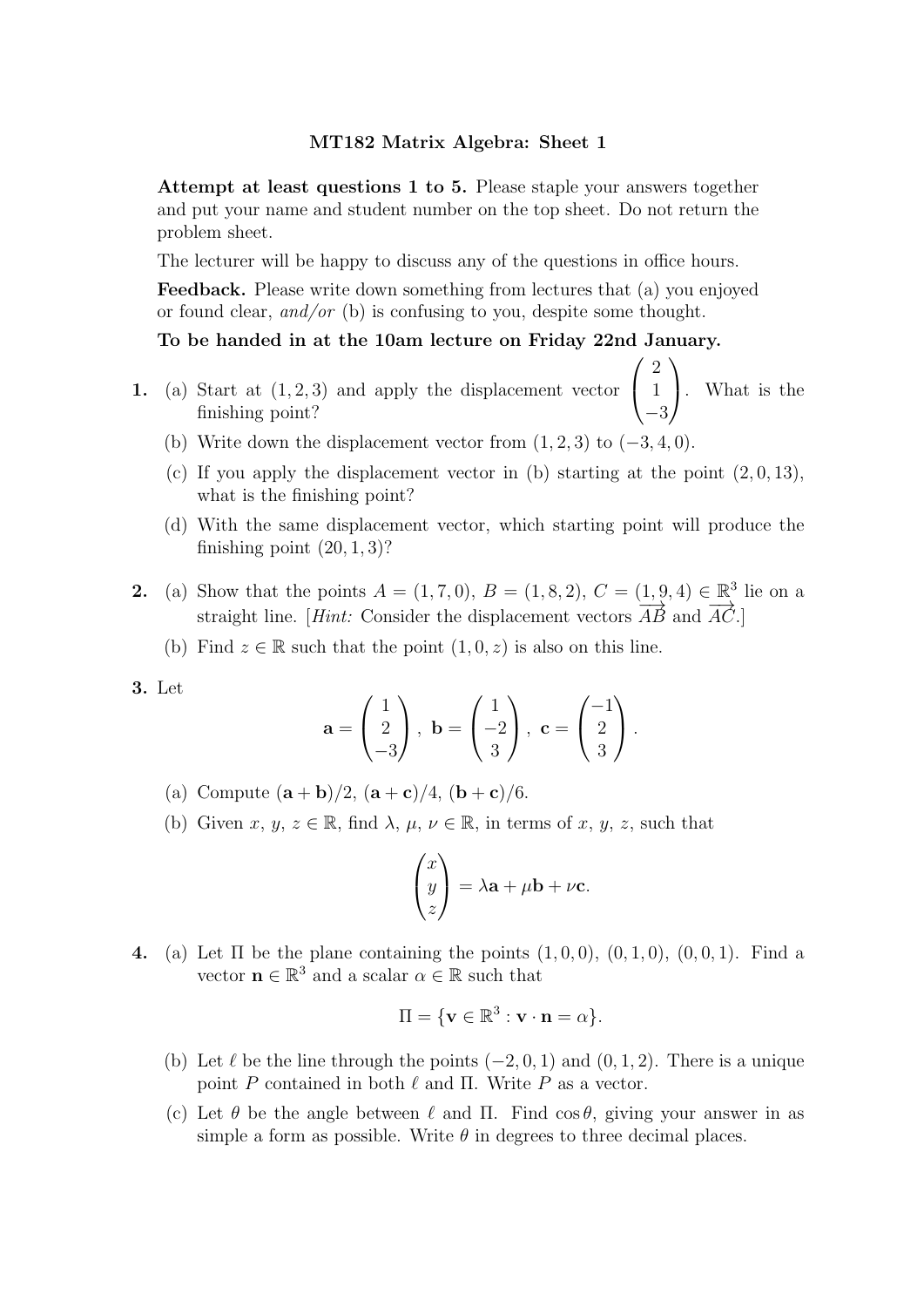5. Let

$$
\mathbf{a} = \begin{pmatrix} 1 \\ -1 \\ 0 \end{pmatrix}, \ \mathbf{b} = \begin{pmatrix} 1 \\ 0 \\ -1 \end{pmatrix}, \ \mathbf{c} = \begin{pmatrix} 0 \\ 1 \\ -1 \end{pmatrix}.
$$

\n- (a) Show that if 
$$
\begin{pmatrix} x \\ y \\ z \end{pmatrix}
$$
 can be written as  $\lambda \mathbf{a} + \mu \mathbf{b} + \nu \mathbf{c}$ , then  $x + y + z = 0$ .
\n- (b) Find a vector  $\mathbf{v} = \begin{pmatrix} x \\ y \\ z \end{pmatrix}$  that cannot be written as a linear combination of **a**, **b**, **c**. (Equivalently: find  $\mathbf{v} \in \mathbb{R}^3$  such that the equation  $\mathbf{v} = \lambda \mathbf{a} + \mu \mathbf{b} + \nu \mathbf{c}$  has no solution with  $\lambda, \mu, \nu \in \mathbb{R}$ .)
\n

#### Bonus questions

- 6. A boat has a top speed of 20km/h (kilometres per hour). A river is 2km wide and the water flows at 10km/h.
	- (a) If you set off from one bank and sail perpendicular to the current, how far downstream will you land? How long will your crossing take?
	- (b) Suppose you want to land opposite your starting point. What direction should you sail in? How long will your crossing take?
- 7. Let  $ABC$  be a triangle. The *midpoint* of the edge  $BC$  is the point half-way between B and C. The median of A the line through A and the midpoint of BC. Let  $\mathbf{a}, \mathbf{b}, \mathbf{c}$ be the vectors corresponding to the points  $A, B$  and  $C$ .
	- (a) Show that the midpoint of  $BC$  is  $\frac{1}{2}(\mathbf{b} + \mathbf{c})$ .
	- (b) Show that  $\bf{v}$  is on the median of A if and only if

$$
\mathbf{v} = \lambda \mathbf{a} + \frac{1}{2}(1 - \lambda)(\mathbf{b} + \mathbf{c})
$$

for some  $\lambda \in \mathbb{R}$ . (The median includes points not inside the triangle.)

- (c) Find similar conditions for  $\bf{v}$  to be on the medians of  $B$  and  $C$ .
- (d) Deduce that the medians of A, B and C meet at  $\frac{1}{3}(\mathbf{a} + \mathbf{b} + \mathbf{c})$ .
- (e) What is the physical interpretation of (d)?

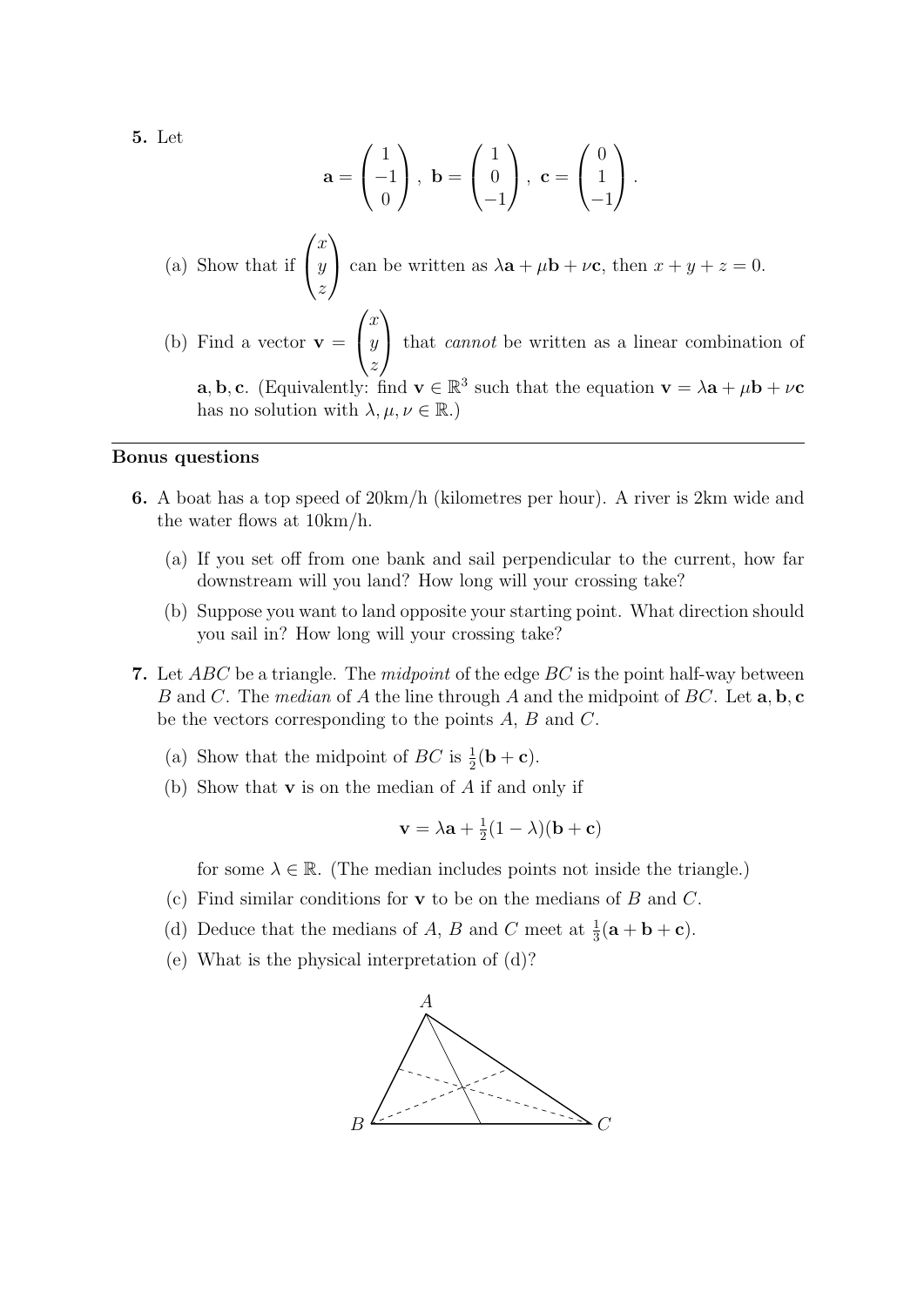The lecturer will be happy to discuss any of the questions in office hours.

Feedback. Please write down something from lectures that (a) you enjoyed or found clear, and/or (b) is confusing to you, despite some thought.

# To be handed in at the 10am lecture on Friday 29th January.

- 1. Let  $A, B, C \in \mathbb{R}^3$  be the points with coordinates  $(1, 7, 3), (4, 5, 2), (2, 4, 5)$ .
	- (a) Write down the displacement vectors  $\overrightarrow{AB}$ ,  $\overrightarrow{BC}$ ,  $\overrightarrow{CA}$ .
	- (b) What is  $\overrightarrow{AB} + \overrightarrow{BC} + \overrightarrow{CA}$ ? Explain in one equation or one sentence why no calculation is needed to see this.
	- (c) Find the angle  $\alpha$  between  $\overrightarrow{AB}$  and  $\overrightarrow{AC}$ . [*Hint:*  $\overrightarrow{AC} = -\overrightarrow{CA}$ .]
	- (d) Find another angle in the triangle ABC. What can you conclude?
	- (e) How could this be seen in a quicker way? [Hint: what are the sides of  $ABC$ ?]
- 2. The vectors a and b satisfy

 $||\mathbf{a}|| = 13,$   $||\mathbf{b}|| = 19,$   $||\mathbf{a} + \mathbf{b}|| = 24$ .

Find  $\mathbf{a} \cdot \mathbf{b}$  and  $||\mathbf{a} - \mathbf{b}||$ . [*Hint:* Consider  $(\mathbf{a} + \mathbf{b}) \cdot (\mathbf{a} + \mathbf{b})$ . Use Lemma 1.17.]

- 3. (a) Let  $\mathbf{a} = 2\mathbf{i} + \mathbf{j} + \mathbf{k}$ , and  $\mathbf{b} = \mathbf{i} + \mathbf{j} + 2\mathbf{k}$ . Compute  $\mathbf{a} \times \mathbf{b}$ , and verify that  $\mathbf{a} \times \mathbf{b}$ is orthogonal to both a and b by computing appropriate dot products.
	- (b) Show that  $\mathbf{u} \times \mathbf{v} = -\mathbf{v} \times \mathbf{u}$  for all  $\mathbf{u}, \mathbf{v} \in \mathbb{R}^3$ .
- 4. (a) Let  $A = (1, 2, 3) \in \mathbb{R}^3$ . Find the distance of A from the plane

$$
\Pi = \{ \mathbf{v} \in \mathbb{R}^3 : \mathbf{v} \cdot (\mathbf{i} + \mathbf{j} + \mathbf{k}) = 0 \}.
$$

Find a point  $P \in \Pi$  such that  $\|\overrightarrow{AP}\|$  is minimized. What is this minimum distance?

(b) Find the distance of  $A = (1, -1, 0)$  from the plane through i with normal direction  $\mathbf{i} + \mathbf{j} + \sqrt{2}\mathbf{k}$ . [*Hint*: translate *A* and the plane by  $-\mathbf{i}$ .]

Please turn over

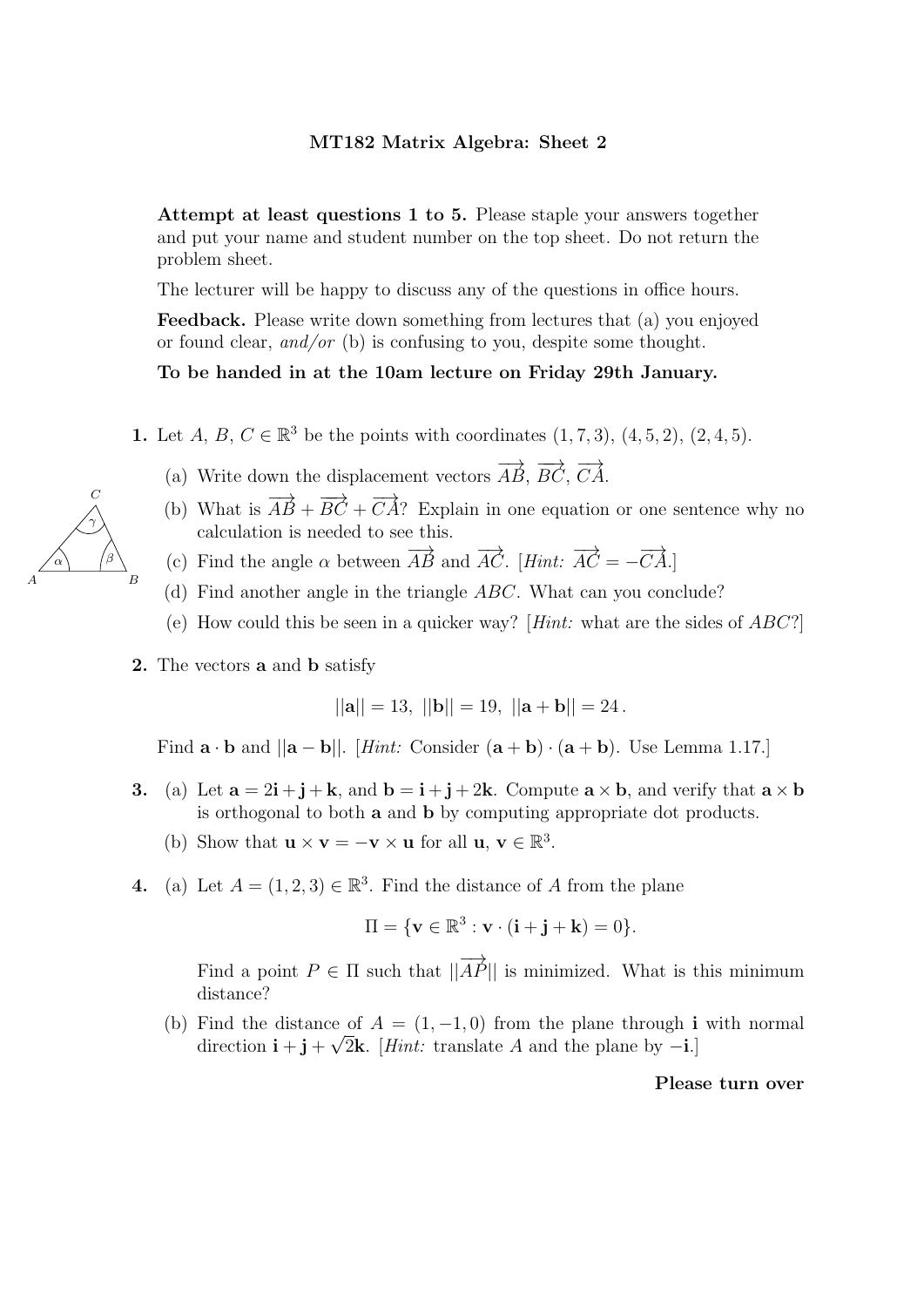- **5.** (a) Find vectors  $\mathbf{a}, \mathbf{c} \in \mathbb{R}^3$  such that the line through the points  $(1, 2, 2)$  and  $(0, 2, 1)$  is  $\{a + \lambda c : \lambda \in \mathbb{R}\}.$ 
	- (b) Similarly, find vectors  $\mathbf{a}', \mathbf{c}' \in \mathbb{R}^3$  such that the line through the points  $(1, 2, 1)$ and  $(0, 4, 1)$  is  $\{ \mathbf{a}' + \lambda' \mathbf{c}' : \lambda' \in \mathbb{R} \}.$
	- (c) Find the closest distance between two points  $P$  and  $P'$  with  $P$  on the first line and  $P'$  on the second. Do the two lines meet?

- 6. Let  $\mathbf{a}, \mathbf{b}, \mathbf{c} \in \mathbb{R}^3$  be the vertices of a triangle. Show that the area of the triangle is 1  $\frac{1}{2}$ ||a × b + b × c + c × a||.
- 7. The *altitude* of a vertex A in a triangle  $ABC$  is the line through A meeting the opposite side OB at a right-angle.

Let *OAB* be a triangle and let  $\mathbf{a} = \overrightarrow{OA}$ ,  $\mathbf{b} = \overrightarrow{OB}$ .



Let  $\Pi$  be the plane through **0**, **a** and **b**.

- (a) Show that  $\mathbf{v} \in \Pi$  is on the altitude of A if and only if  $\mathbf{b} \cdot \mathbf{v} = \mathbf{b} \cdot \mathbf{a}$ .
- (b) Give a similar condition for  $\mathbf{v} \in \Pi$  to be on the altitude of B.
- (c) Show that  $\mathbf{v} \in \Pi$  is on the altitude of O if and only if  $(\mathbf{b} \mathbf{a}) \cdot \mathbf{v} = 0$ .
- (d) Deduce that the altitudes of a triangle meet at a point.
- 8. As in Problem 1.22, let  $\Pi$  be the xz-plane, so  $\Pi = \{x\mathbf{i} + z\mathbf{k} : x, z \in \mathbb{R}\}\$  and let  $\ell$ be the line through **0** and  $\mathbf{i} + \sqrt{2/3}\mathbf{j} - \mathbf{k}$ .
	- (a) Let  $0 \leq \gamma < 2\pi$ . Let  $\theta(\gamma)$  be the angle between  $\ell$  and the line  $\ell'$  passing through 0 and  $(\cos \gamma, 0, \sin \gamma)$ . Show that

$$
\cos \theta(\gamma) = \frac{\sqrt{3}}{2} |\cos(\gamma + \frac{\pi}{4})|.
$$

- (b) Hence find the maximum and minimum values of  $\theta(\gamma)$ , and the values of  $\gamma$ for which they are achieved.
- (c) Give a geometric interpretation of your answer to (b).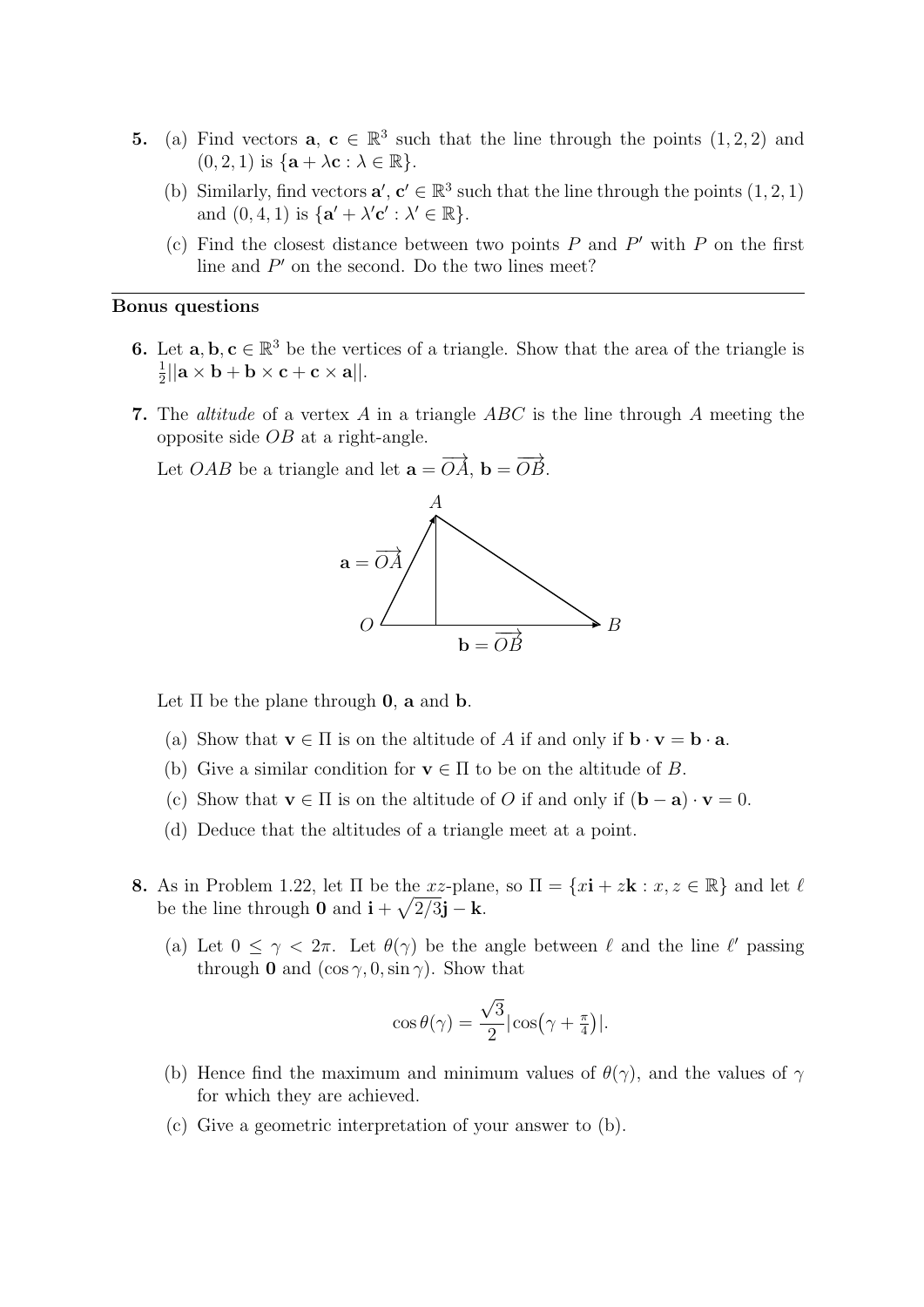Attempt at least questions 1 to 5. Please staple your answers together and put your name and student number on the top sheet. Do not return the problem sheet.

The lecturer will be happy to discuss any of the questions in office hours.

Feedback. Please write down something from lectures that (a) you enjoyed or found clear, and/or (b) is confusing to you, despite some thought.

### To be handed in at the 10am lecture on Friday 5th February.

- 1. Let  $\Pi$  be the plane through  $\mathbf{i} + \mathbf{j}$  with normal direction  $\mathbf{j} + \mathbf{k}$ . Let  $\ell$  be the line through  $-\mathbf{j}$  with direction  $\mathbf{i} + \mathbf{k}$ .
	- (a) Explain why  $\Pi = {\mathbf{v} \in \mathbb{R}^3 : (\mathbf{j} + \mathbf{k}) \cdot \mathbf{v} = 1}.$
	- (b) Show that  $\ell$  meets  $\Pi$  at a unique point and find this point.
	- (c) Find the angle  $\theta$  between  $\ell$  and  $\Pi$ .
- **2.** Let  $\Pi$  be the plane in Question 1. Let  $\Pi'$  be the plane through  $A = (1, 1, 0),$  $B = (0, 1, 1)$  and  $C = (-1, 1, 1)$ .
	- (a) Find  $\mathbf{n}' \in \mathbb{R}^3$  and  $\alpha \in \mathbb{R}$  such that  $\Pi' = {\mathbf{v} \in \mathbb{R}^3 : \mathbf{n}' \cdot \mathbf{v} = \alpha}$ .
	- (b) Find  $\mathbf{a}, \mathbf{c} \in \mathbb{R}^3$  such that  $\Pi \cap \Pi' = {\mathbf{a} + \lambda \mathbf{c} : \lambda \in \mathbb{R}}$ . [*Hint: Problem 2.7 is* similar.]
- **3.** Let  $\Pi$  and  $\Pi'$  be the planes through **0** with normals **j** and  $\mathbf{i} + \sqrt{3}\mathbf{j}$ . Find the angle between  $\Pi$  and  $\Pi'$ .
- 4. Let  $\mathbf{c} \in \mathbb{R}^3$  and suppose that  $||\mathbf{c}|| = 1$ . Let  $\ell$  be the line through 0 and c. Let  $A \in \mathbb{R}^3$ , let  $\mathbf{a} = \overrightarrow{OA}$  and let  $P \in \ell$  be the closest point in  $\ell$  to A.
	- (a) Draw a diagram showing  $O, A, P$  and the vectors **a** and **c**.
	- (b) Show that  $||\overrightarrow{OP}|| = \mathbf{c} \cdot \overrightarrow{OA}$ . [Hint: consider the right-angled triangle OPA. The quiz question before Theorem 2.12 uses the same idea.]
	- (c) Hence show that  $\overrightarrow{PA} = \mathbf{a} (\mathbf{c} \cdot \mathbf{a})\mathbf{c}$ .
	- (d) Deduce that  $\|\overrightarrow{PA}\|^2 = ||\mathbf{a}||^2 (\mathbf{c} \cdot \mathbf{a})^2$ . [*Hint: use Lemma 1.17.*]
	- (e) Find  $\left|\left|\overrightarrow{PA}\right|\right|$  when  $\mathbf{c} = \frac{1}{2}$  $\frac{1}{2}$ **i** +  $\frac{1}{2}$  $\frac{1}{2} \mathbf{j} + \frac{1}{\sqrt{}}$  $\frac{1}{2}$ **k** and  $A = (1, 1, 0)$ .
- 5. Find the volume of the parallelepiped formed by the vectors  $0, i + j, j + k$  and  $i + j + k$ .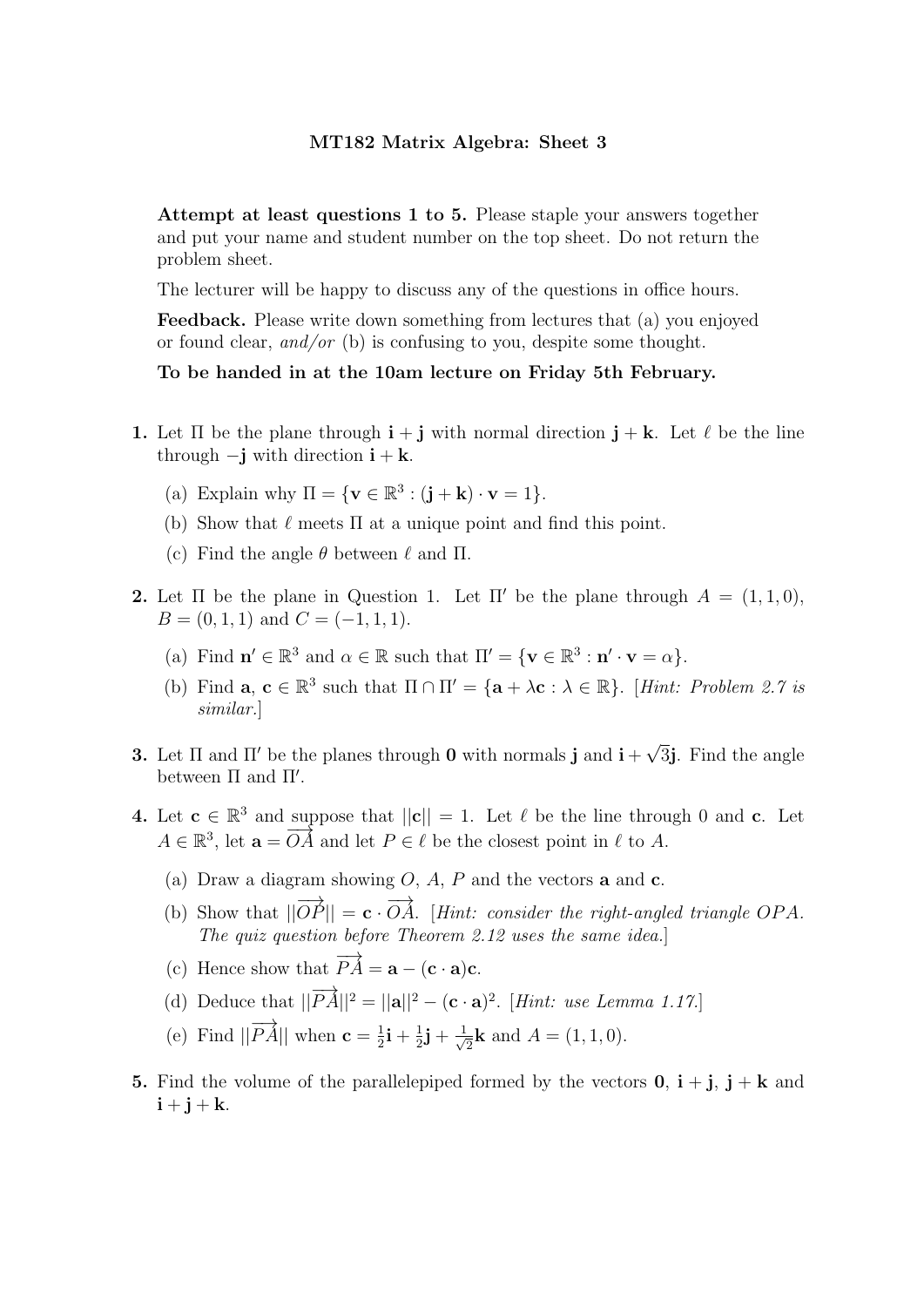- 6. Find the volume of the cone with base vertices at  $0, i, i + j$  and apex at  $i + j + k$ .
- 7. The dot product of vectors in  $\mathbb{R}^n$  is defined by

$$
\begin{pmatrix} u_1 \\ \vdots \\ u_n \end{pmatrix} \cdot \begin{pmatrix} v_1 \\ \vdots \\ v_n \end{pmatrix} = \sum_{i=1}^n u_i v_i.
$$

The Cauchy–Schwarz inequality states that if  $\mathbf{u}, \mathbf{v} \in \mathbb{R}^n$  then

$$
|\mathbf{u}\cdot\mathbf{v}|\leq ||\mathbf{u}|| \, ||\mathbf{v}||.
$$

- (a) Prove the Cauchy–Schwarz inequality when  $n = 3$ .
- (b) Prove that  $\left(\sum_{i=1}^n x_i\right)^2 \leq n \sum_{i=1}^n x_i^2$ . [*Hint:* choose **u** and **v** suitably.]
- (c) Prove that if  $x, y, z \in \mathbb{R}$  then  $xy + yz + zx \leq x^2 + y^2 + z^2$ .
- (d) Show that if  $r, s, t \in \mathbb{R}$ ,  $r, s, t > 0$  and  $r + s + t \leq 3$  then  $1/r + 1/s + 1/t \geq 3$ .

**8.** Let **a**, **b**,  $\mathbf{c} \in \mathbb{R}^3$ . The 'bac-cab' rule states that

$$
\mathbf{a} \times (\mathbf{b} \times \mathbf{c}) = \mathbf{b}(\mathbf{a} \cdot \mathbf{c}) - \mathbf{c}(\mathbf{a} \cdot \mathbf{b}).
$$

Using this identity, prove that  $\mathbf{a} \times (\mathbf{b} \times \mathbf{c}) + \mathbf{b} \times (\mathbf{c} \times \mathbf{a}) + \mathbf{c} \times (\mathbf{a} \times \mathbf{b}) = 0$ .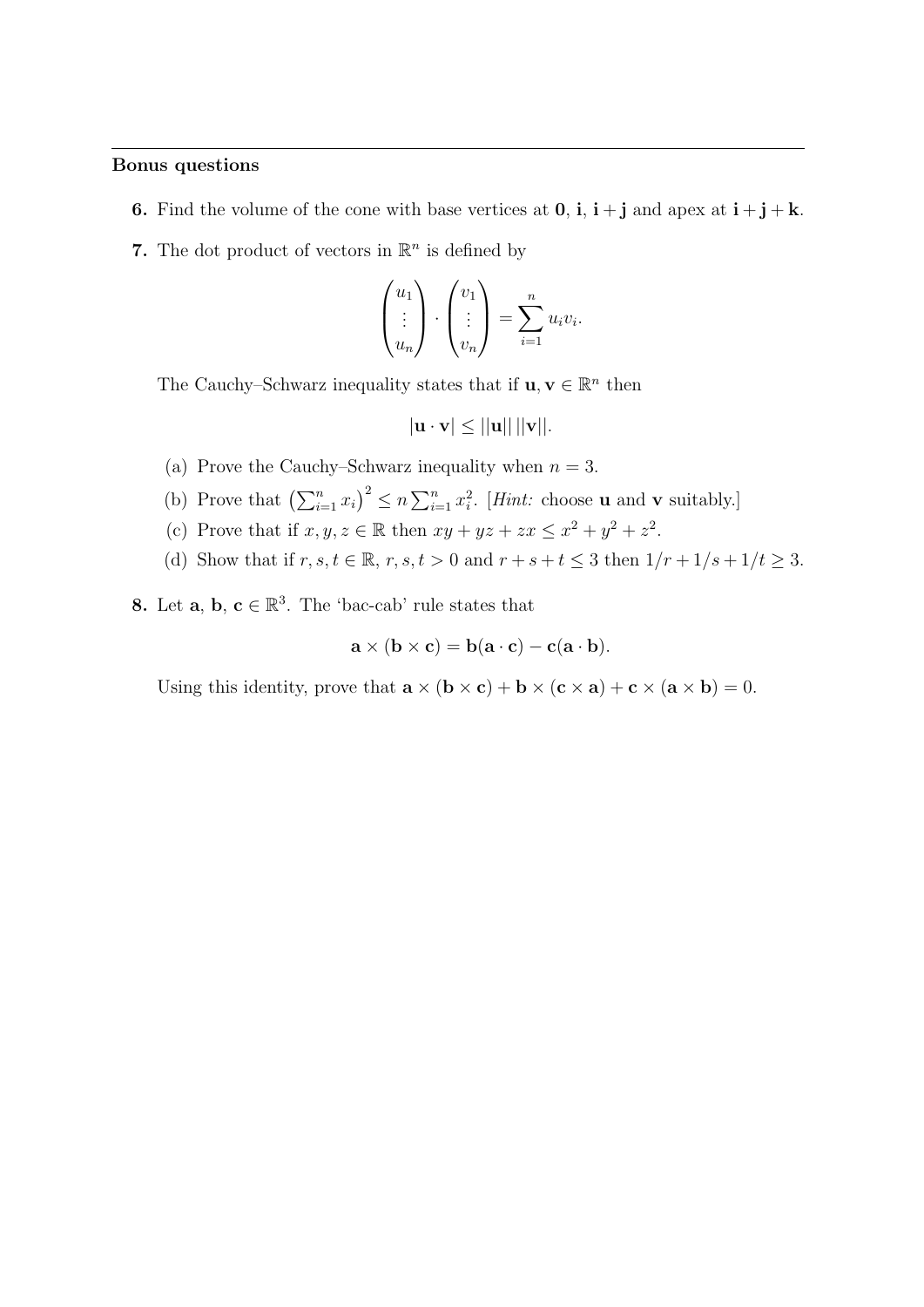The lecturer will be happy to discuss any of the questions in office hours.

Feedback. Please write down something from lectures that (a) you enjoyed or found clear, and/or (b) is confusing to you, despite some thought.

# To be handed in at the 10am lecture on Friday 12th February.

1. The sum of  $2 \times 2$  matrices and product of a  $2 \times 2$  matrix by a scalar are defined by

$$
\begin{pmatrix} a & b \\ c & d \end{pmatrix} + \begin{pmatrix} r & s \\ t & u \end{pmatrix} = \begin{pmatrix} a+r & b+s \\ c+t & d+u \end{pmatrix} \text{ and } \lambda \begin{pmatrix} a & b \\ c & d \end{pmatrix} = \begin{pmatrix} \lambda a & \lambda b \\ \lambda c & \lambda d \end{pmatrix}.
$$
  
Let  $A = \begin{pmatrix} 1 & 2 \\ 0 & 1 \end{pmatrix}$  and let  $B = \begin{pmatrix} 0 & 1 \\ 1 & 0 \end{pmatrix}$ .

- (a) Compute AB, BA,  $A^2$ ,  $B^2$ ,  $A + B$ ,  $(A + B)^2$ .
- (b) True or false?  $(A + B)^2 = A^2 + 2AB + B^2$
- (c) Express  $(A + B)^2$  as a linear combination of  $A^2$ , AB, BA and  $B^2$ .

Let 
$$
C = \begin{pmatrix} 5 & 3 \\ -7 & -4 \end{pmatrix}
$$
.

- (d) Find  $C^2$ ,  $C^3$  and  $C^6$ . [Hint:  $C^6 = (C^3)^2$ .]
- (e) Hence find  $C^{2016}$  and  $C^{2017}$ .
- 2. Let  $\theta \in \mathbb{R}$  and let  $f : \mathbb{R}^2 \to \mathbb{R}^2$  be the function sending  $\mathbf{v} \in \mathbb{R}^2$  to  $\mathbf{v}$  rotated (anticlockwise) by  $\theta$ .
	- (a) By generalizing the solution to Problem 3.8 using complex numbers, prove that f is a linear map and find the  $2 \times 2$  matrix representing f.
	- (b) Let A be the matrix representing  $f_{\pi/3}$ . Write down A and  $A^3$ .
- **3.** Prove that  $\det AB = (\det A)(\det B)$  for any  $2 \times 2$  matrices A and B.
- **4.** Which of the following functions  $f : \mathbb{R}^2 \to \mathbb{R}^2$  are linear maps? Justify your answers briefly.

(a) 
$$
f\begin{pmatrix} x \\ y \end{pmatrix} = \begin{pmatrix} |x| \\ y \end{pmatrix}
$$
 (b)  $f\begin{pmatrix} x \\ y \end{pmatrix} = \begin{pmatrix} 2x + y \\ y \end{pmatrix}$  (c)  $f\begin{pmatrix} x \\ y \end{pmatrix} = \begin{pmatrix} 2x + y + 1 \\ y \end{pmatrix}$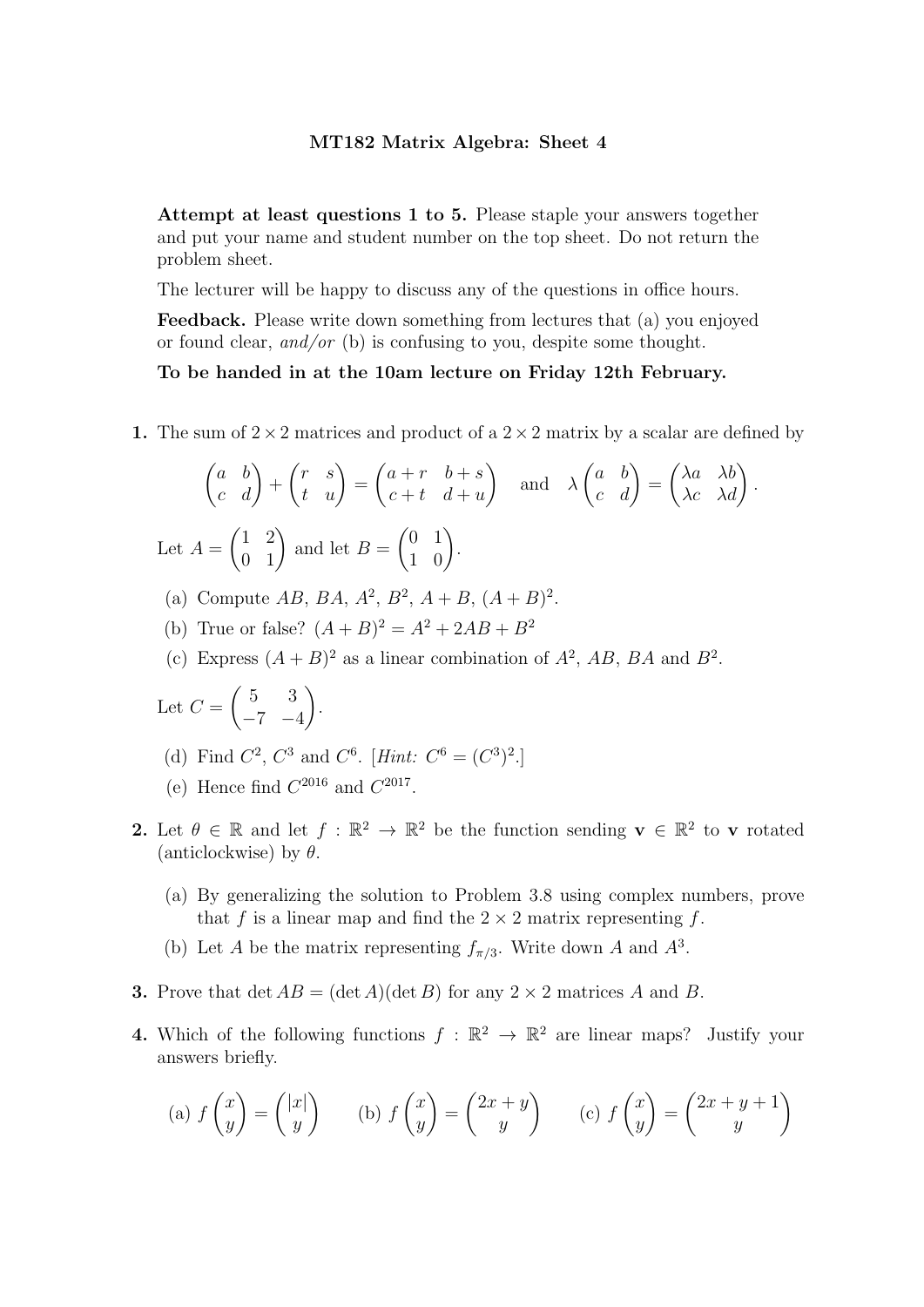5. (a) For each of the following matrices state whether or not it has an inverse, and find the inverse when it exists.

$$
\begin{pmatrix} 5 & 7 \\ 7 & 10 \end{pmatrix}
$$
,  $\begin{pmatrix} \frac{1}{7} & \frac{1}{5} \\ \frac{1}{10} & \frac{1}{7} \end{pmatrix}$ ,  $\begin{pmatrix} 133 & 171 \\ 161 & 207 \end{pmatrix}$ .

(b) Let  $f, g : \mathbb{R}^2 \to \mathbb{R}^2$  be invertible linear maps represented by the matrices A and B, respectively. Prove that  $(gf)^{-1}$  is a linear map and finds its matrix in terms of  $A^{-1}$  and  $B^{-1}$ . [Hint: use Lemma 3.11]

# Bonus questions

- 6. True or false? Only finitely many  $2 \times 2$  matrices M with integer entries satisfy  $M^2 =$  $\begin{pmatrix} 1 & 0 \\ 0 & 1 \end{pmatrix}$ . Justify your answer.
- 7. A permutation matrix of order  $n \in \mathbb{N}$  is an  $n \times n$  matrix in which each row and column has a unique non-zero entry, and this entry is 1. For instance

$$
\begin{pmatrix} 0&1&0\\0&0&1\\1&0&0 \end{pmatrix}
$$

is a permutation matrix. Let P and Q be  $n \times n$  matrices with non-negative integer entries. Prove that  $PQ$  is a permutation matrix if and only if  $P$  and  $Q$  are permutation matrices.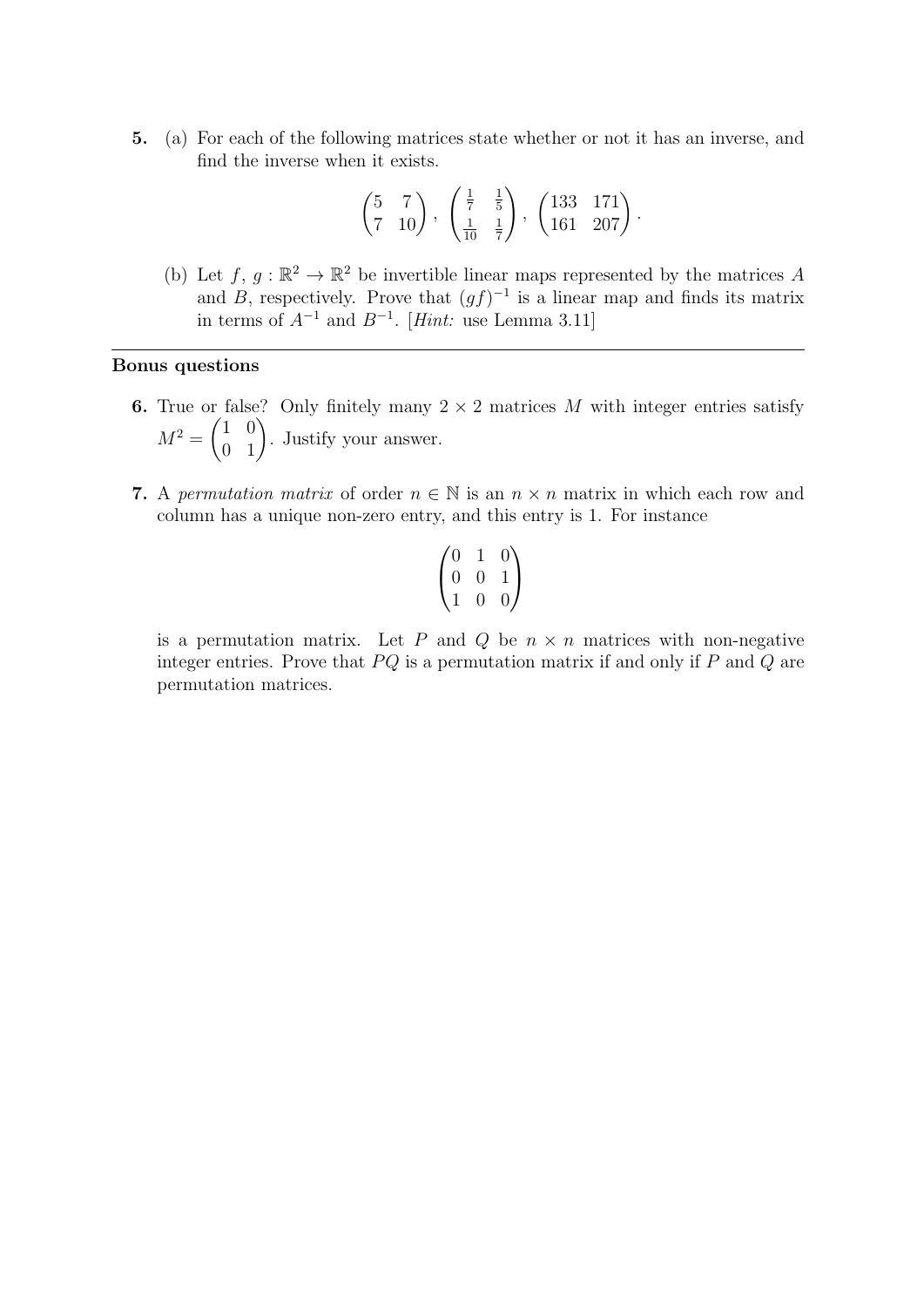The lecturer will be happy to discuss any of the questions in office hours.

Feedback. Please write down something from lectures that (a) you enjoyed or found clear, and/or (b) is confusing to you, despite some thought.

# To be handed in at the 10am lecture on Friday 19th February.

**1.** Let 
$$
A = \begin{pmatrix} 4 & 3 \\ -2 & -1 \end{pmatrix}
$$
.

- (a) Find the eigenvalues of A.
- (b) For each eigenvalue of A, find a corresponding eigenvector.
- (c) Find  $A^n$  for all  $n \in \mathbb{N}_0$ .
- (d) What are the eigenvalues of  $A^2$ ? [*Hint avoiding extra calculation:* if **v** is an eigenvector of A with eigenvalue  $\lambda$ , what is  $A^2$ **v**?
- (e) Find det  $A^n$ .
- **2.** Let  $\lambda \in \mathbb{R}$ . Find a 2×2 matrix A with eigenvectors  $\begin{pmatrix} 4 & 6 \\ 6 & 6 \end{pmatrix}$ 6  $\int$  and  $\int$   $\frac{3}{5}$ 5  $\Delta$ and eigenvalues 1 and 3. [*Hint*:  $A = PDP^{-1}$ .]
- 3. The land of Erewhon is stricken by purple fever and under quarantine. Purple fever is non-fatal, and indeed has no symptoms at all, except to turn the sufferer a vivid shade of purple. Each month 15% of healthy people will become purple and 20% of purple people will recover.

Suppose that there are  $h_n$  healthy people and  $p_n$  purple people in month n. Assume that  $h_1 = 500$  and  $p_1 = 200$ .

(a) Show that  $h_2 = 465$  and find  $p_2$ .

(b) Let 
$$
A = \begin{pmatrix} \frac{17}{20} & \frac{1}{5} \\ \frac{3}{20} & \frac{4}{5} \end{pmatrix}
$$
. Explain why  $\begin{pmatrix} h_{n+1} \\ p_{n+1} \end{pmatrix} = A \begin{pmatrix} h_n \\ p_n \end{pmatrix}$  for all  $n \in \mathbb{N}$ .

(c) Roughly how many purple people will there be in a year's time?

Please turn over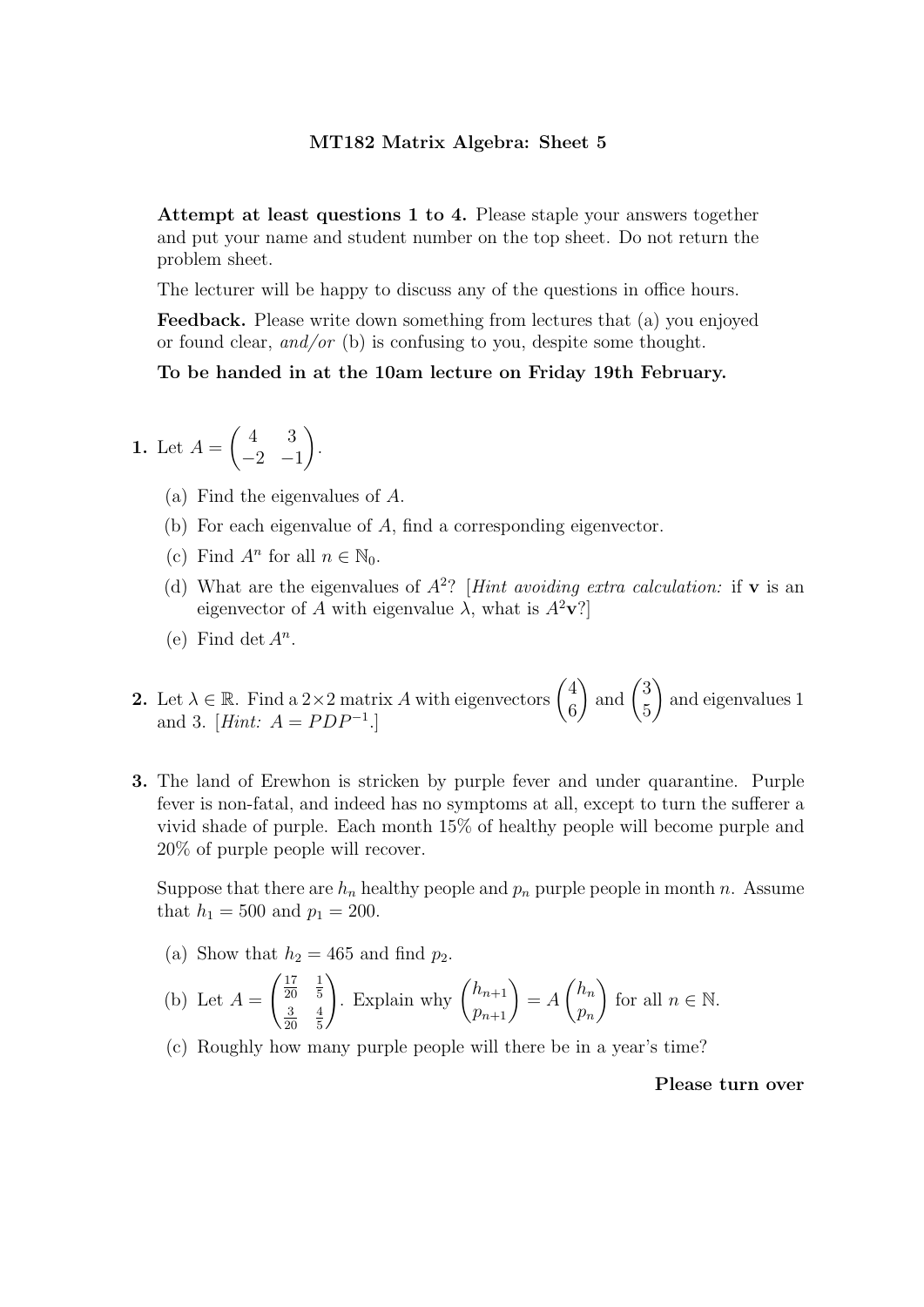**4.** Let 
$$
\begin{pmatrix} a \\ c \end{pmatrix}
$$
,  $\begin{pmatrix} b \\ d \end{pmatrix} \in \mathbb{R}^2$  and let  $A = \begin{pmatrix} a & b \\ c & d \end{pmatrix}$ . The converse of Lemma 3.23 is:  
*A* is invertible  $\implies \begin{pmatrix} a \\ c \end{pmatrix}$  and  $\begin{pmatrix} b \\ d \end{pmatrix}$  are not proportional.

- (a) Write down the contrapositive of this proposition.
- (b) Prove that the proposition in (a) is true. [Hint: show the determinant of A is zero and use Lemma 3.13 to conclude that A is not invertible.]

- 5. Prove that a  $2 \times 2$  matrix A is diagonalizable if and only if it has two nonproportional eigenvectors.
- **6.** Is there a  $2 \times 2$  matrix A such that  $A^2 =$  $\begin{pmatrix} 3 & 4 \\ 4 & 5 \end{pmatrix}$ ? Justify your answer.
- 7. Let  $0 \leq \theta < 2\pi$  and let  $A =$  $\int \cos \theta \, - \sin \theta$  $\sin \theta \quad \cos \theta$  $\overline{\phantom{0}}$ .
	- (a) Find the solutions  $\lambda \in \mathbb{C}$  to the equation  $\det(\lambda I A) = 0$ .
	- (b) Deduce that A has an eigenvector if and only if  $\theta = 0$  or  $\theta = \pi$ .
	- (c) When is A diagonalizable? What is the geometric interpretation of this?
- 8. (a) Let  $\sim$  be the relation defined on  $\mathbb{R}^2$  by  $\mathbf{u} \sim \mathbf{v} \iff \mathbf{u}$  and  $\mathbf{v}$  are proportional. Is ∼ an equivalence relation? Justify your answer.
	- (b) Let  $\sim$  be the same relation but now defined on  $\mathbb{R}^2 \setminus \{0\}$ . Show that  $\sim$  is an equivalence relation and describe the equivalence classes.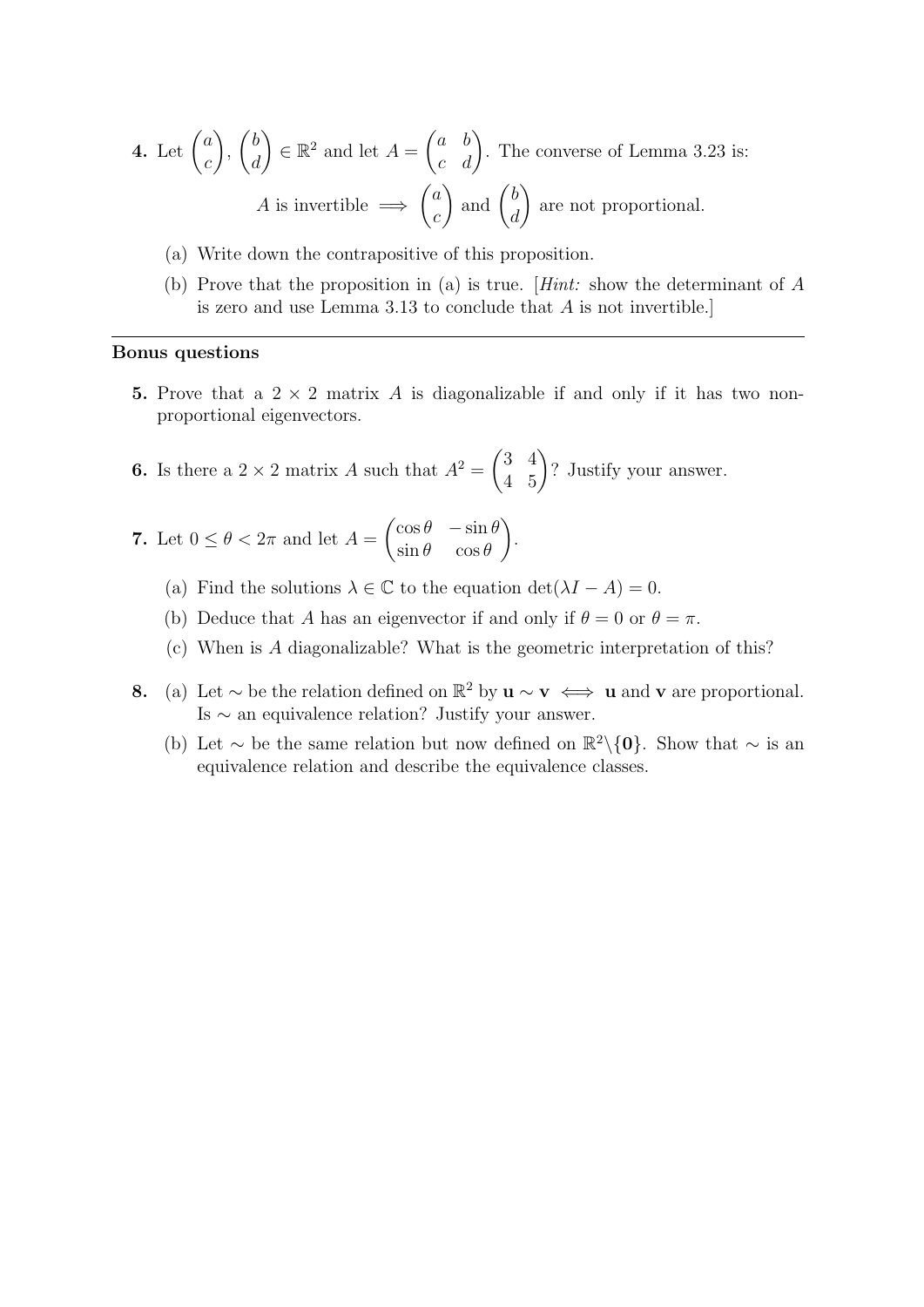Attempt at least questions 1 to 5.  $5(c)$  is optional. Please staple your answers together and put your name and student number on the top sheet. Do not return the problem sheet.

The lecturer will be happy to discuss any of the questions in office hours.

Feedback. Please write down something from lectures that (a) you enjoyed or found clear, and/or (b) is confusing to you, despite some thought.

To be handed in at the 10am lecture on Friday 25th February.

- 1. Recall that the product of an  $m \times n$  matrix and an  $n \times p$  matrix is an  $m \times p$  matrix. Let  $A =$  $\left(1\right)$ −1  $\lambda$ and let  $B = \begin{pmatrix} 1 & 2 \end{pmatrix}$ . So A is a  $2 \times 1$  matrix and B is a  $1 \times 2$  matrix.
	- (a) What are the numbers of rows and columns of AB and BA?
	- (b) Calculate AB and BA.
	- (c) Check that  $A(BA)B = (AB)^2$ .

2. Let  $A =$ 1 3  $\sqrt{ }$  $\mathbf{I}$  $1 -2 -2$  $-2$  1  $-2$  $-2$   $-2$  1  $\setminus$ . Let  $\mathbf{n} = \mathbf{i} + \mathbf{j} + \mathbf{k}$  and let  $\Pi$  be the plane through the origin with normal

- (a) Show that  $A\mathbf{n} = -\mathbf{n}$ .
- (b) Let  $\mathbf{u} = \mathbf{i} \mathbf{j}$ . Find Au.
- (c) Find a vector **v** such that  $\Pi = {\alpha \mathbf{u} + \beta \mathbf{v} : \alpha, \beta \in \mathbb{R}}.$
- (d) Show that if  $\mathbf{w} \in \Pi$  then  $A\mathbf{w} = \mathbf{w}$ .
- (e) What, geometrically, is the linear map  $f : \mathbb{R}^3 \to \mathbb{R}^3$  defined by  $f(\mathbf{w}) = A\mathbf{w}$ ?
- **3.** The transpose of an  $m \times n$  matrix A is the  $n \times m$  matrix  $A<sup>T</sup>$  defined by  $(A<sup>T</sup>)<sub>ij</sub> = A<sub>ji</sub>$ for  $1 \leq i \leq n$  and  $1 \leq j \leq m$ . A matrix A is said to be *symmetric* if  $A = A^T$ . For example

$$
\begin{pmatrix} 1 & 2 \ 3 & 4 \end{pmatrix}^T = \begin{pmatrix} 1 & 3 \ 2 & 4 \end{pmatrix} \text{ and } \begin{pmatrix} 1 & -1 \ -1 & 1 \end{pmatrix} \text{ is symmetric.}
$$
  
(a) Let  $A = \begin{pmatrix} 1 & 2 \ 3 & 4 \ 5 & 6 \end{pmatrix}$ . Calculate  $AA^T$ ,  $A^TA$  and  $(A^T)^T$ .

- (b) Show that if A is any  $m \times n$  matrix and B is any  $n \times p$  matrix then  $(AB)^T =$  $B^{T}A^{T}$ . [*Hint:* find formulae for  $(AB)_{ij}^{T}$  and  $(B^{T}A^{T})_{ij}$ , as in Proposition 4.9.]
- (c) Show that if C is any  $m \times n$  matrix then  $CC^T$  is symmetric. [*Hint:* use (b).]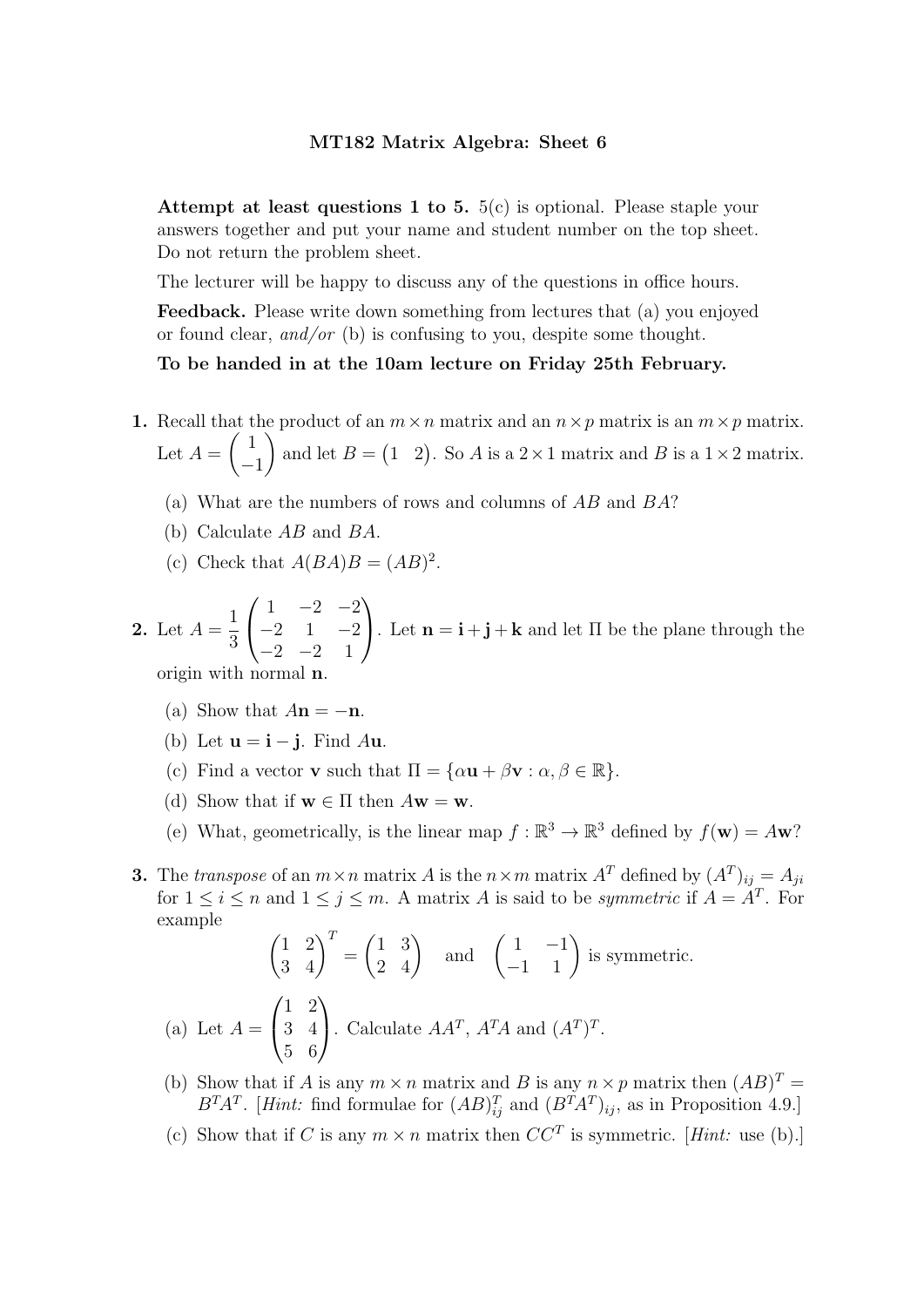- 4. Let A be an  $m \times n$  matrix and let B and C be  $n \times p$  matrices. Prove that  $A(B+C) = AB + AC.$
- 5. A matrix  $M$  is *stochastic* if its entries are non-negative and the sum of the entries in each row is 1.
	- (a) Let M be an  $n \times n$  matrix with non-negative entries. Let  $\mathbf{v} \in \mathbb{R}^n$  be defined by  $v_i = 1$  for  $1 \le i \le n$ . Show that M is stochastic if and only if  $M\mathbf{v} = \mathbf{v}$ .
	- (b) Let A and B be  $n \times n$  matrices. Show that if A and B are stochastic then AB is stochastic.
	- (c) (Optional.) Does the converse hold in (b)?

**6.** Let 
$$
A = \begin{pmatrix} a & b \\ c & d \end{pmatrix}
$$
 be a 2 × 2 matrix. Let  $P(x) = x^2 - (a + d)x + (ad - bc)$ .

- (a) Show that the eigenvalues of A are the roots of P.
- (b) Show that the sum of the eigenvalues of A is  $a+d$  and their product is det A.
- (c) Show that  $P(A) = 0$ . (A special case of the Cayley–Hamilton Theorem.)
- 7. Show that

$$
\{AB - BA : A, B \text{ are } 2 \times 2 \text{ matrices} \} = \left\{ \begin{pmatrix} a & b \\ c & -a \end{pmatrix} : a, b, c \in \mathbb{R} \right\}.
$$

Hence, or otherwise, show that if A, B and C are  $2 \times 2$  matrices then  $(AB - BA)^2$ commutes with C.

- 8. The Fibonacci numbers  $F_n$  are defined by  $F_0 = 0$ ,  $F_1 = 1$  and  $F_n = F_{n-1} + F_{n-2}$ for  $n \geq 2$ .
	- (a) Prove by induction that

$$
\begin{pmatrix} 0 & 1 \ 1 & 1 \end{pmatrix}^n = \begin{pmatrix} F_{n-1} & F_n \ F_n & F_{n+1} \end{pmatrix}
$$

for all  $n \in \mathbb{N}$ .

- (b) By diagonalizing  $\begin{pmatrix} 0 & 1 \\ 1 & 1 \end{pmatrix}$ , or otherwise, find a formula for  $F_n$ .
- (c) Prove that  $F_{n+1}F_{n-1} = F_n^2 + (-1)^n$  for all  $n \in \mathbb{N}$ .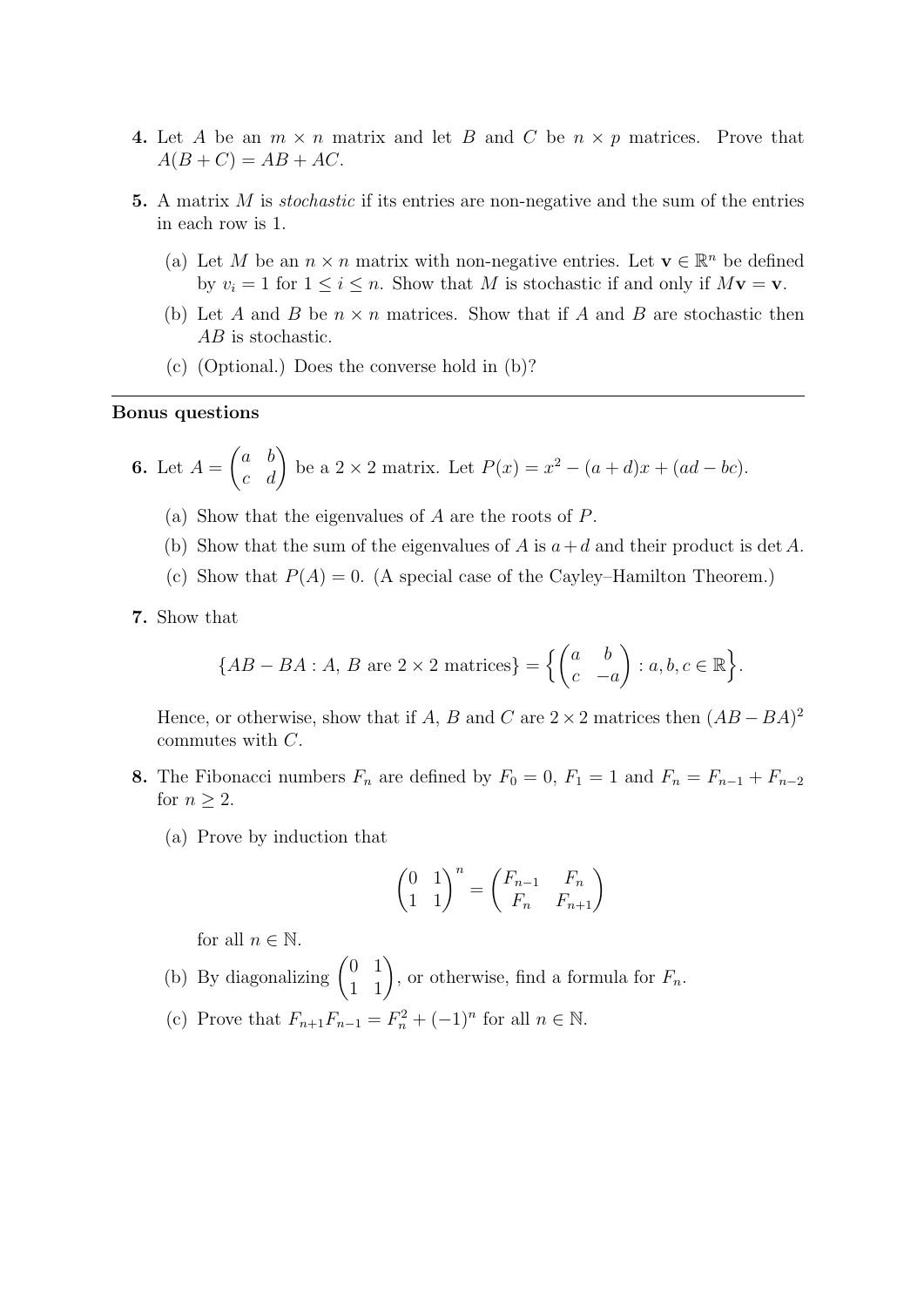The lecturer will be happy to discuss any of the questions in office hours.

Feedback. Please write down something from lectures that (a) you enjoyed or found clear, and/or (b) is confusing to you, despite some thought.

To be handed in at the 10am lecture on Friday 4th March.

1. Find the unique real number  $\alpha$  such that following system of equations has a solution.

$$
x - y + 2z = 0
$$
  

$$
2x + y + 7z = 1
$$
  

$$
y + z = \alpha
$$

Find all solutions in this case.

2. Let A be an  $m \times n$  matrix and let  $\mathbf{b} \in \mathbb{R}^n$ . Let  $(A | \mathbf{b})$  denote the *augmented*  $m \times (n + 1)$  matrix obtained from A by appending **b** as a new column. For example, if

$$
A = \begin{pmatrix} 1 & -1 & -1 & 2 \\ 2 & -2 & -1 & 3 \\ -1 & 1 & -1 & 0 \end{pmatrix}, \mathbf{b} = \begin{pmatrix} 1 \\ 3 \\ -3 \end{pmatrix}, \text{ then } (A \mid \mathbf{b}) = \begin{pmatrix} 1 & -1 & -1 & 2 & 1 \\ 2 & -2 & -1 & 3 & 3 \\ -1 & 1 & -1 & 0 & -3 \end{pmatrix}.
$$

Suppose that  $(A' | b')$  is obtained from  $(A | b)$  by a sequence of elementary row operations. Show that

$$
\{\mathbf x\in\mathbb R^n: A\mathbf x=\mathbf b\}=\{\mathbf x\in\mathbb R^n: A'\mathbf x=\mathbf b'\}.
$$

[Hint: adapt the proof of Corollary 5.5.]

**3.** Let 
$$
A = \begin{pmatrix} 1 & -1 & -1 & 2 \ 2 & -2 & -1 & 3 \ -1 & 1 & -1 & 0 \end{pmatrix}
$$
 and let  $\mathbf{b} = \begin{pmatrix} 1 \ 3 \ -3 \end{pmatrix}$ .

- (a) Use row operations to put  $(A | b)$  in row-reduced echelon form. Make it clear what operations you perform.
- (b) Hence, using Question 2, find all solutions  $\mathbf{x} \in \mathbb{R}^4$  to the equation  $A\mathbf{x} = \mathbf{b}$ .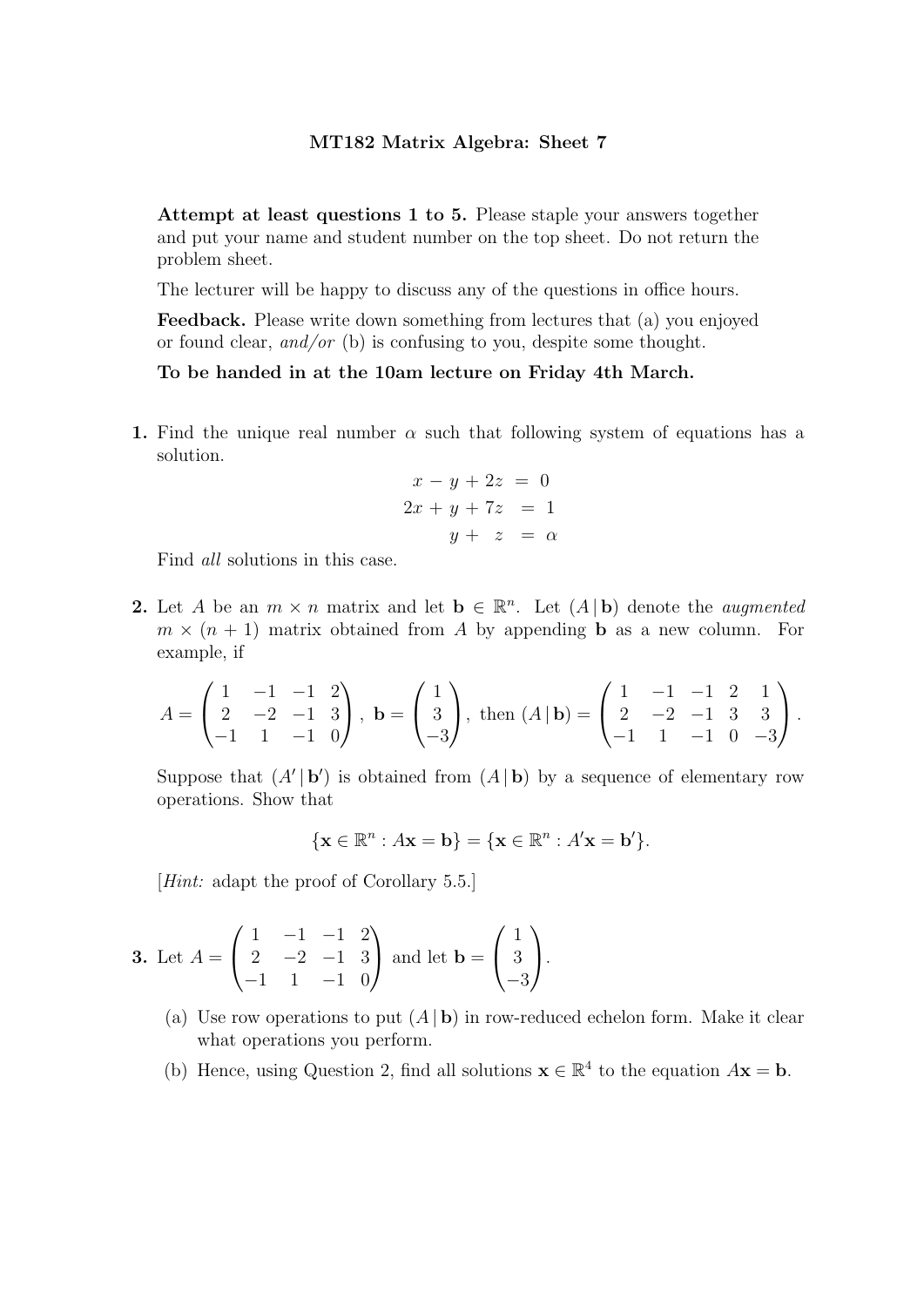**4.** Let 
$$
A = \begin{pmatrix} A_{11} & A_{12} & A_{13} \\ A_{21} & A_{22} & A_{23} \\ A_{31} & A_{32} & A_{33} \end{pmatrix}
$$
 be a general  $3 \times 3$  matrix and let  $Q = \begin{pmatrix} 1 & \alpha & 0 \\ 0 & 1 & 0 \\ 0 & 0 & 1 \end{pmatrix}$ .

- (a) Calculate  $QA$ . How are the rows of  $QA$  related to the rows of  $A$ ?
- (b) Calculate AQ. How are the columns of AQ related to the columns of A?
- (c) State a generalization of (b) for the case when A is an  $m \times n$  matrix. Clearly define the matrix replacing Q.
- 5. For which  $d \in \mathbb{N}_0$  is there a  $3 \times 6$  matrix A such that

$$
\{\mathbf x \in \mathbb R^6 : A\mathbf x = \mathbf 0\}
$$

is d-dimensional? Justify your answer.

[Hint: you can interpret d-dimensional to mean that the solution set has d independent parameters. For example, the solution set to Example 5.2 (in printed notes) is the 2-dimensional plane

$$
\left\{ \begin{pmatrix} -2x_2 + x_4 \\ x_2 \\ -x_4 \\ x_4 \end{pmatrix} : x_2, x_4 \in \mathbb{R} \right\},\
$$

and the solution set in Example  $5.2'$  is the 1-dimensional line

$$
\left\{ \begin{pmatrix} -z \\ -z \\ z \end{pmatrix} : z \in \mathbb{R} \right\} .
$$

### Bonus questions

**6.** Let A be an  $m \times n$  matrix with columns  $a_1, \ldots, a_n$ . Show that the equation

$$
A\mathbf{x} = \mathbf{b}
$$

has a solution  $\mathbf{x} \in \mathbb{R}^n$  if and only if there exist scalars  $\alpha_1, \dots, \alpha_n$  such that

$$
\alpha_1\mathbf{a}_1+\cdots+\alpha_n\mathbf{a}_n=\mathbf{b}.
$$

- 7. Prove that the row-reduced echelon form of a matrix A is unique. [Hint: there is a proof by induction on the number of columns of A.]
- 8. Write a computer program, in the language of your choice (MATHEMATICA is one possibility), to put a matrix in row-reduced echelon form.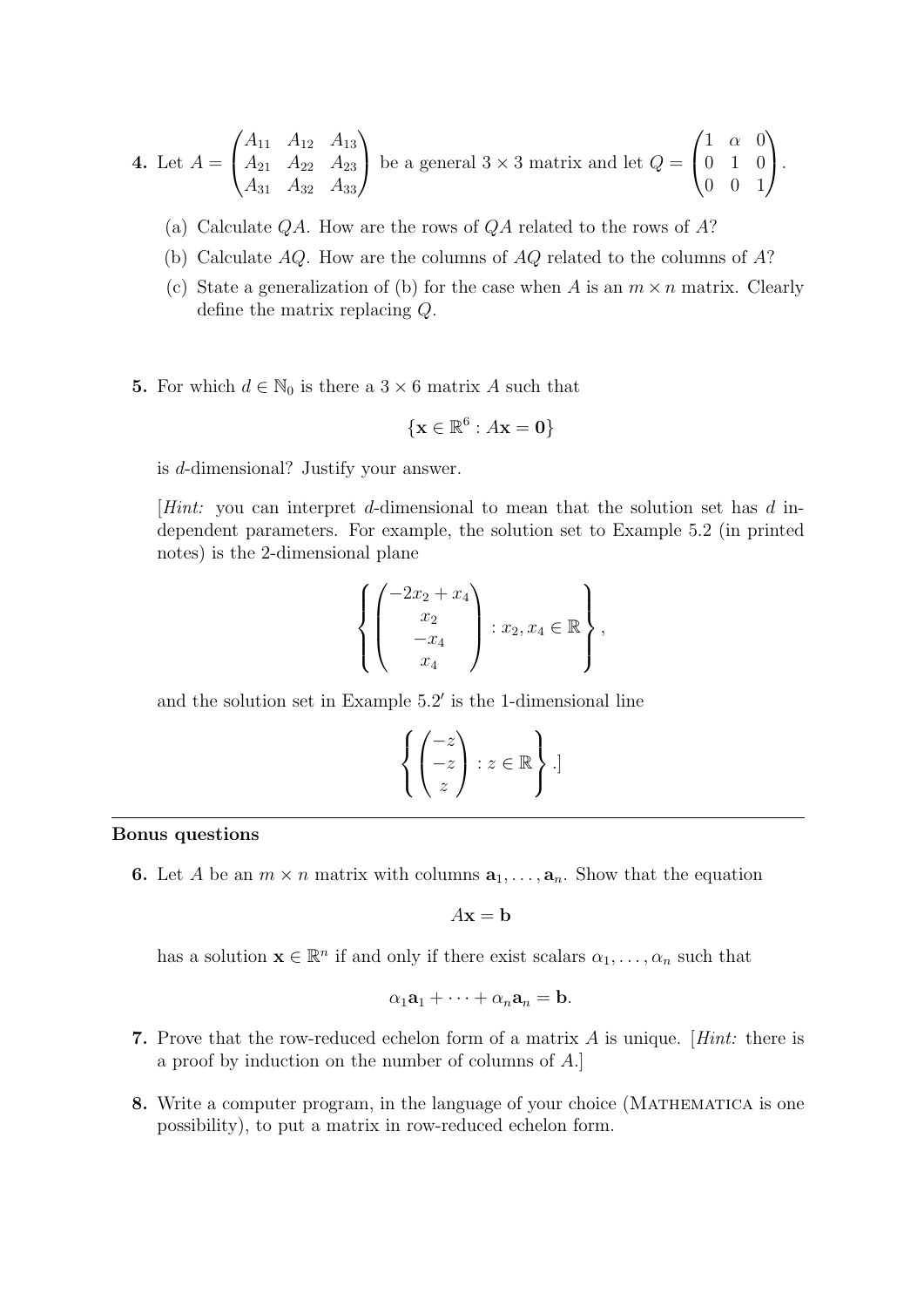The lecturer will be happy to discuss any of the questions in office hours.

Feedback. Please write down something from lectures that (a) you enjoyed or found clear, and/or (b) is confusing to you, despite some thought.

# To be handed in at the 10am lecture on Friday 11th March.

1. Find the inverse or state that no inverse exists for each of the following matrices:

| $\begin{pmatrix} 1 & 1 & 1 \\ 2 & 4 & 4 \\ 3 & 5 & 6 \end{pmatrix}$ , |  | $\begin{pmatrix} 1 & 1 & 0 \\ 0 & 1 & 1 \\ 1 & 0 & 1 \end{pmatrix},$ |  | $\begin{pmatrix} 1 & 1 & 0 & 0 \\ 0 & 1 & 1 & 0 \\ 0 & 0 & 1 & 1 \\ 1 & 0 & 0 & 1 \\ \end{pmatrix}.$ |  |
|-----------------------------------------------------------------------|--|----------------------------------------------------------------------|--|------------------------------------------------------------------------------------------------------|--|
|                                                                       |  |                                                                      |  |                                                                                                      |  |
|                                                                       |  |                                                                      |  |                                                                                                      |  |

2. Find all solutions to the equations

$$
x + y + z + w = 2
$$
  
\n
$$
x - y + z - w = 2
$$
  
\n
$$
x + 2y + 3z + 4w = 2
$$

For which  $\alpha \in \mathbb{R}$  is there a solution with  $x + y = \alpha$ ?

- **3.** (a) Show that if A is  $3 \times 3$  matrix then det  $A = \det A^T$ , where  $A^T$  is the transpose of A.
	- (b) Hence, or otherwise, show that

$$
\det A = A_{11} \det \begin{pmatrix} A_{22} & A_{23} \ A_{32} & A_{33} \end{pmatrix} - A_{12} \det \begin{pmatrix} A_{21} & A_{23} \ A_{31} & A_{33} \end{pmatrix} + A_{13} \det \begin{pmatrix} A_{21} & A_{22} \ A_{31} & A_{32} \end{pmatrix}.
$$

[Hint: your answers must deal with a general  $3 \times 3$  matrix. You may use either part of Lemma 6.2.]

- 4. Let  $\sigma$  be the permutation of  $\{1, 2, 3, 4, 5, 6\}$  defined by  $\sigma(1) = 6, \sigma(2) = 1, \sigma(3) = 5$ ,  $\sigma(4) = 4, \sigma(5) = 3, \sigma(6) = 2.$  Let  $\tau$  be the transposition  $(2, 3)$ .
	- (a) Write  $\sigma$  and  $\tau$  in two line form.
	- (b) Write  $\sigma$  in disjoint cycle form.
	- (c) Write  $\sigma\tau$  in disjoint cycle form.
	- (d) Find all  $m \in \mathbb{Z}$  such that  $\sigma^m$  is the identity permutation.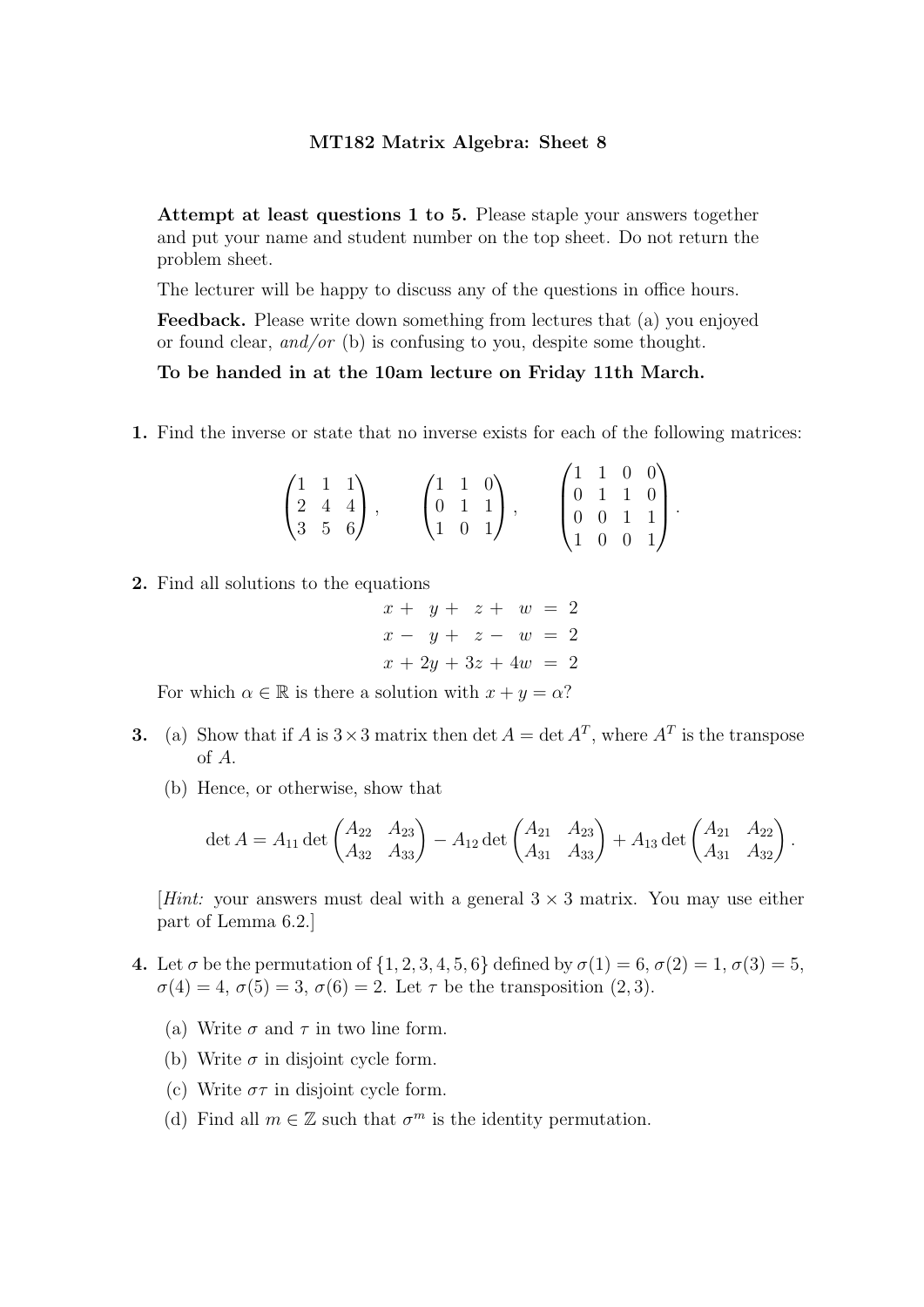- 5. True or false? Justify your answers in each case.
	- (a) If A is a  $3\times 3$  matrix then A is invertible if and only if its row-reduced echelon form is the  $3 \times 3$  identity matrix.
	- (b) If A and B are invertible square matrices then  $A + B$  is invertible.
	- (c) Let A be an  $m \times n$  matrix and let  $\mathbf{b} \in \mathbb{R}^m$ . If the equation  $A\mathbf{x} = \mathbf{b}$  has two solutions in  $\mathbb{R}^n$  then it has infinitely many solutions.
	- (d) If A is a  $n \times n$  matrix such that  $A^n = 0$  then  $I + A$  is invertible.

- 6. Prove that if A, B and C are square matrices such that  $BA = AB = CA = AC = I$ then  $B = C$ . (Thus the inverse of a matrix is unique, when it exists.)
- 7. Given a polynomial  $f(X_1, \ldots, X_n)$  in indeterminates  $X_1, \ldots, X_n$  and a permutation  $\sigma$  of  $\{1, 2, \ldots, n\}$ , let  $\sigma \cdot f$  be the polynomial defined by

$$
(\sigma \cdot f)(X_1,\ldots,X_n)=f(X_{\sigma(1)},\ldots,X_{\sigma(n)}).
$$

For example, if  $n = 4$  and  $\sigma$  is the double transposition  $(1, 2)(3, 4)$  then  $\sigma \cdot X_1 X_3 =$  $X_2X_4$  and  $\sigma \cdot (X_1 - X_2)(X_3 - X_4) = (X_1 - X_2)(X_3 - X_4).$ 

Let  $g(X_1, ..., X_n) = \prod_{i < j} (X_i - X_j)$ . For example, if  $n = 3$  then  $g(X_1, X_2, X_3) =$  $(X_1 - X_2)(X_1 - X_3)(X_2 - X_3).$ 

- (a) Show that if  $1 \leq a < b \leq n$  then  $(a, b) \cdot g = -g$ .
- (b) Show that if  $\sigma$  can be expressed as a composition of k transpositions then  $\sigma \cdot g = (-1)^k g.$
- (c) Hence prove that the sign of a permutation is well-defined.
- 8. Say that a matrix is elementary if it is one of the matrices in Lemma 5.4 corresponding to the three elementary row operations.

Let A be an  $n \times n$  matrix and let  $f : \mathbb{R}^n \to \mathbb{R}^n$  be the corresponding linear map, defined by  $f(\mathbf{x}) = A\mathbf{x}$  for  $\mathbf{x} \in \mathbb{R}^n$ .

Prove that the following are equivalent:

- $(i)$  A is invertible;
- (ii)  $f$  is injective;
- (iii) A is equal to a product of elementary matrices.

[Hint: see the optional extras for §5 in the printed notes for a related result.]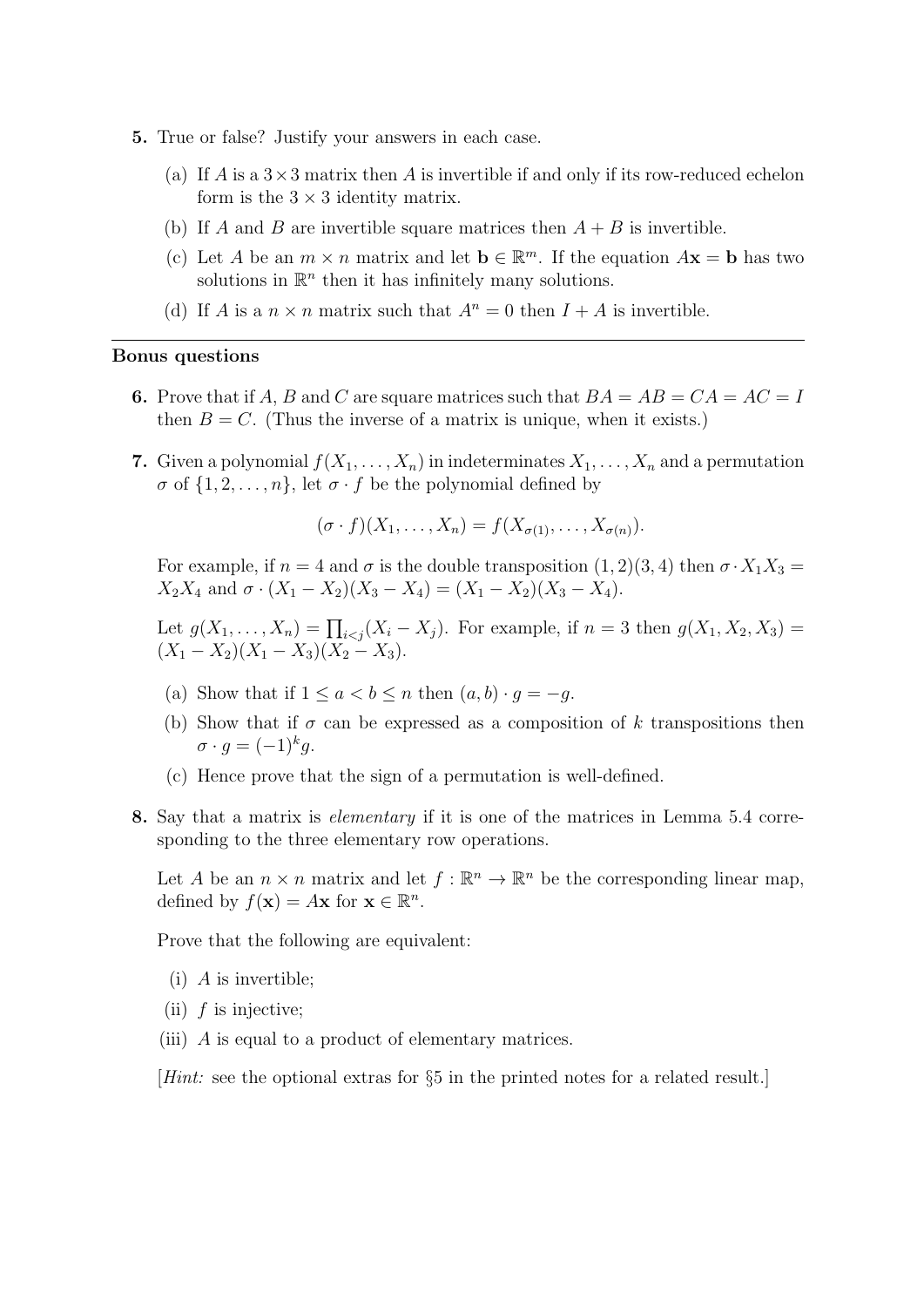Attempt at least questions 1 to 5. Question  $2(d)$  is optional. Please staple your answers together and put your name and student number on the top sheet. Do not return the problem sheet.

The lecturer will be happy to discuss any of the questions in office hours.

Feedback. Please write down something from lectures that (a) you enjoyed or found clear, and/or (b) is confusing to you, despite some thought.

# To be handed in at the 10am lecture on Friday 18th March.

- 1. Let  $\sigma = (1, 4, 2)(3, 6, 5, 7)$  and let  $\tau = (2, 3, 4)$ .
	- (a) Write  $\tau \sigma$  in two line form.
	- (b) Write  $\tau \sigma \tau^{-1}$  as a composition of disjoint cycles.
	- (c) State the values of  $sgn(\sigma)$ ,  $sgn(\tau)$ ,  $sgn(\sigma^{-1})$  and  $sgn(\tau\sigma)$ . Are your answers consistent with Lemma 6.7?
- 2. (a) Let  $(a_1, a_2, \ldots, a_k)$  be a k-cycle with  $a_1, \ldots, a_k \in \{1, 2, \ldots, n\}$ . Show that if  $\tau$ is any permutation of  $\{1, 2, \ldots, n\}$  then

$$
\tau(a_1,a_2,\ldots,a_k)\tau^{-1}=\big(\tau(a_1),\tau(a_2),\ldots,\tau(a_k)\big).
$$

- (b) Is there a permutation  $\tau$  of  $\{1, 2, 3, 4, 5, 6\}$  such that  $\tau(1, 2, 3)(4, 5, 6)\tau^{-1} =$  $(1, 3, 5)(2, 4, 6)$ ? Justify your answer.
- (c) Is there a permutation  $\tau$  of  $\{1, 2, 3, 4, 5, 6\}$  such that  $\tau(1, 2, 3)(4, 5, 6)\tau^{-1} =$  $(1, 2, 3, 4, 5, 6)$ ? Justify your answer.

[Hint:  $\tau(1,2,3)(4,5,6)\tau^{-1} = \tau(1,2,3)\tau^{-1}\tau(4,5,6)\tau^{-1}.$ ]

- (d) (Optional.) Does your answer to (b) change if we require  $sgn(\tau) = 1$ ?
- 3. Which property of determinants implies that

$$
\det\begin{pmatrix} 1 & \alpha & \beta - 1 \\ 0 & \alpha & \beta \\ \gamma & \delta & 0 \end{pmatrix} = \det\begin{pmatrix} 0 & \alpha & \beta \\ 0 & \alpha & \beta \\ \gamma & \delta & 0 \end{pmatrix} + \det\begin{pmatrix} 1 & 0 & 0 \\ 0 & \alpha & \beta \\ \gamma & \delta & 0 \end{pmatrix} + \det\begin{pmatrix} 0 & 0 & -1 \\ 0 & \alpha & \beta \\ \gamma & \delta & 0 \end{pmatrix}?
$$

Using the equation above, or otherwise, evaluate the left-hand side.

4. Show that

$$
\det \begin{pmatrix} \alpha & \beta & \gamma \\ \gamma & \alpha & \beta \\ \beta & \gamma & \alpha \end{pmatrix} = (\alpha + \beta + \gamma)(\alpha^2 + \beta^2 + \gamma^2 - \alpha\beta - \beta\gamma - \gamma\alpha).
$$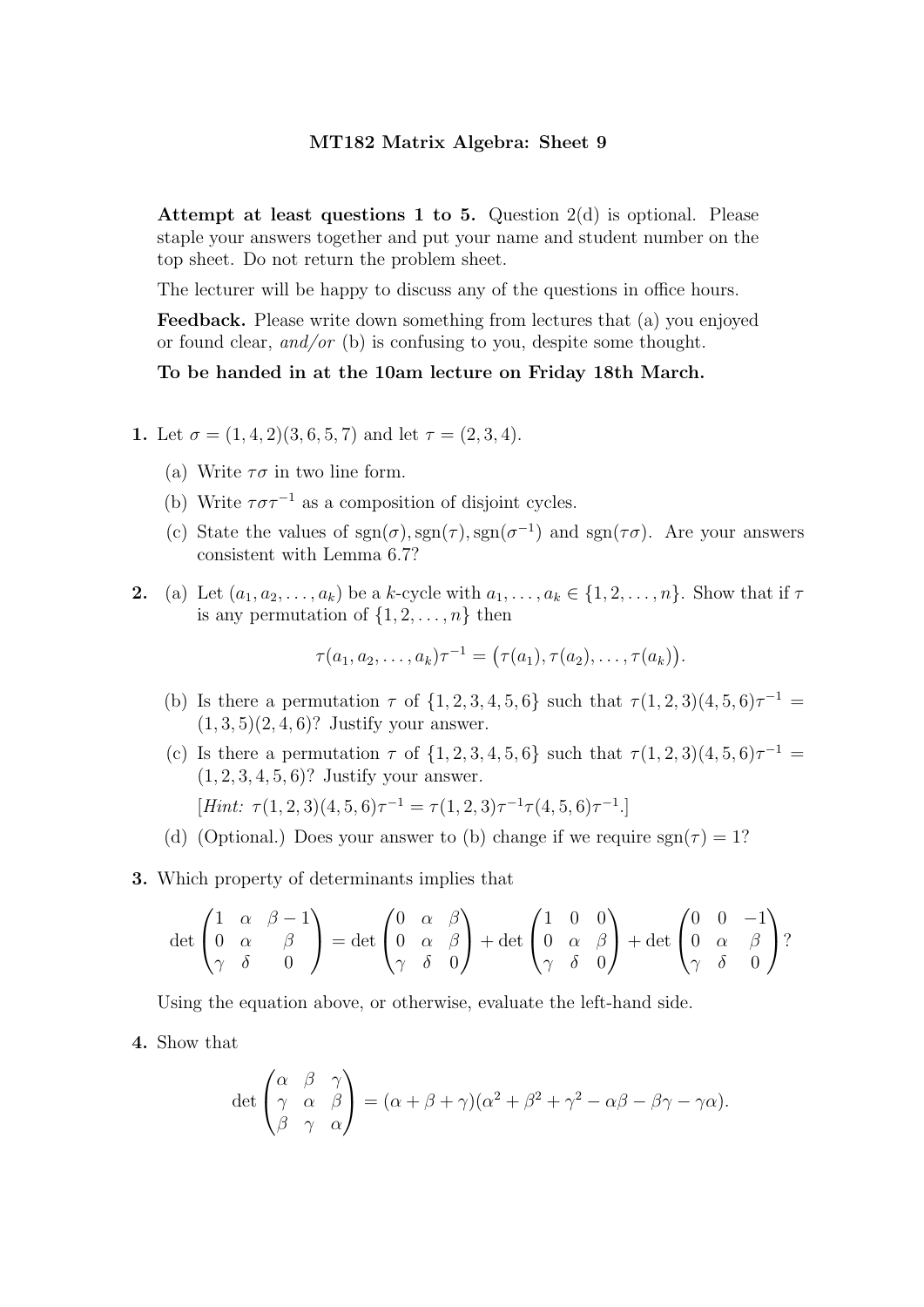5. Two sliding block puzzles are shown below with initial position on the left and target position on the right. Which are soluble? Justify your answers.

| 5<br>9<br>13 | $\overline{2}$<br>6<br>10<br>14 | 3<br>$\overline{7}$<br>11<br>15 | 4<br>8<br>12        |  | 15 14<br>11<br>3 | 10<br>6<br>$\overline{2}$  | 13<br>9<br>5<br>1      | 12<br>8<br>4        |
|--------------|---------------------------------|---------------------------------|---------------------|--|------------------|----------------------------|------------------------|---------------------|
| Ρ<br>F<br>Т  | Ε<br>$\mathbf I$<br>L           | $\mathbf{A}$<br>$\rm G$<br>Y    | $\vert$ )<br>S<br>N |  | Ρ<br>F           | E<br>I<br>$\left( \right)$ | A<br>$\mathcal G$<br>Ν | $\vert$ )<br>S<br>T |

*Hint:* you may assume that any permutation with sign 1 fixing  $\Box$  is a composition of a suitable sequence of slides. Please think extra carefully about (b).

#### Bonus questions

6. Show that

$$
\det \begin{pmatrix} 0 & \alpha & \beta & \gamma \\ \gamma & 0 & \alpha & \beta \\ \beta & \gamma & 0 & \alpha \\ \alpha & \beta & \gamma & 0 \end{pmatrix} = (\alpha + \beta + \gamma)(\beta - \alpha - \gamma)(\alpha^2 + \beta^2 + \gamma^2 - 2\alpha\gamma).
$$

- 7. Let  $n \geq 3$  be a natural number. Let Alt<sub>n</sub> be the set of all permutations  $\sigma$  of  $\{1, 2, \ldots, n\}$  such that  $sgn(\sigma) = 1$ .
	- (a) Let  $\tau$  be a permutation of  $\{1, 2, \ldots, n\}$ . Show that  $\tau \in \text{Alt}_n$  if and only if  $\tau(1,2) \notin \text{Alt}_n$ .
	- (b) Hence find  $|Alt_n|$ .
	- (c) Show that if  $\sigma, \tau \in \mathrm{Alt}_n$  then  $\sigma \tau \in \mathrm{Alt}_n$ .
	- (d) Show that any element of  $\mathrm{Alt}_n$  can be expressed as a composition of 3-cycles.
- 8. Let G be the set of all permutations of  $\{1, 2, 3, 4, 5, \Box\}$  obtainable by a sequence of slides on the  $2 \times 3$  sliding block puzzle shown below.

$$
\begin{array}{|c|c|} \hline 1 & 2 & 3 \\ \hline 4 & 5 & \Box \end{array}
$$

- (a) Show that  $(2, 3, 5) \in G$ .
- (b) Show that G contains a 3-cycle moving both 1 and 4 and fixing  $\Box$ .
- (c) Show that G contains every permutation  $\sigma$  of  $\{1, 2, 3, 4, 5, \Box\}$  such that  $sgn(\sigma) = 1.$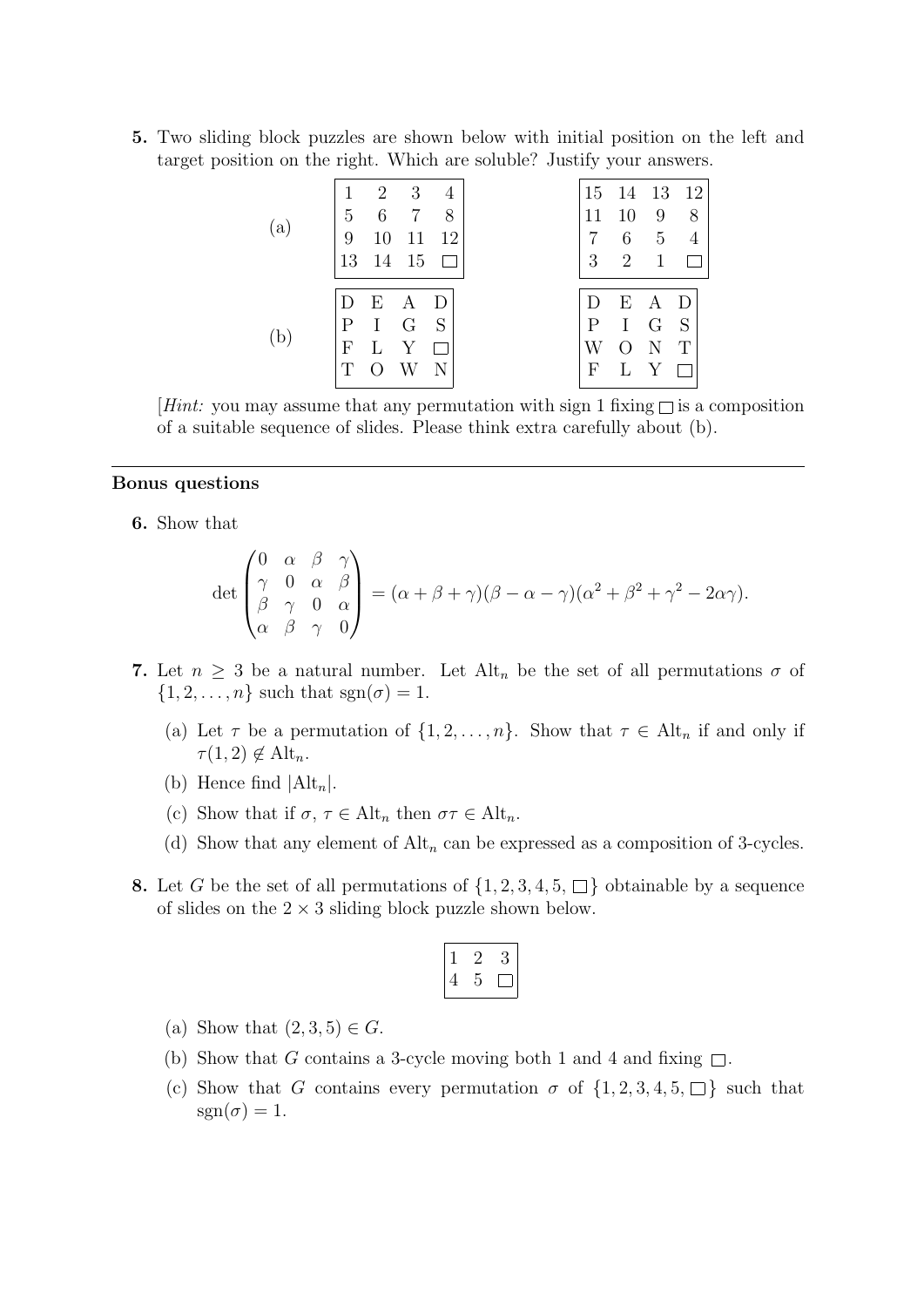Attempt at least questions 1 to 5. This problem sheet need not be handed in, but you are welcome to discuss the questions in workshops or office hours. You are also encouraged to ask revision questions in workshops in the final week of term.

A mock exam and examination guidance are available from Moodle.

**1.** Let 
$$
A = \begin{pmatrix} 1 & 2 & 3 \\ 4 & 5 & 6 \\ 7 & 8 & 9 \end{pmatrix}
$$
. Compute det A, adj A,  $A(\text{adj } A)$  and  $(\text{adj } A)A$ .

**2.** Let 
$$
A = \begin{pmatrix} A_{11} & A_{12} & A_{13} \\ A_{21} & A_{22} & A_{23} \\ A_{31} & A_{32} & A_{33} \end{pmatrix}
$$
. Let  $C = A(\text{adj } A)$ .

(a) Show that  $C_{11} = \det A$ . [Hint: use Proposition 7.9.]

(b) Show that

$$
C_{12} = \det \begin{pmatrix} A_{11} & A_{12} & A_{13} \\ A_{11} & A_{12} & A_{13} \\ A_{31} & A_{32} & A_{33} \end{pmatrix}.
$$

Hence show that  $C_{12} = 0$ .

(c) Show similarly that  $C_{13} = 0$ .

*Remark:* This shows that C and  $(\det A)I$  are equal in their first rows. To complete the proof that  $C = (\det A)I$  one argues similarly, expanding on rows 2 and 3: see Question 7 for the relevant generalization of Proposition 7.9.

3. Find the eigenvalues of

$$
A = \begin{pmatrix} 0 & 1 & 0 \\ -3 & 4 & 0 \\ -1 & 0 & 2 \end{pmatrix}
$$

and find an eigenvector corresponding to each eigenvalue. Hence find an invertible  $3 \times 3$  matrix P such that  $P^{-1}AP$  is diagonal.

$$
\mathbf{4.} \text{ Let } \mathbf{u} = \begin{pmatrix} 1 \\ -1 \\ 0 \\ 1 \end{pmatrix}, \mathbf{v} = \begin{pmatrix} 2 \\ 0 \\ 1 \\ 2 \end{pmatrix}, \mathbf{w} = \begin{pmatrix} 4 \\ 0 \\ 2 \\ 2 \end{pmatrix}, \mathbf{z} = \begin{pmatrix} 4 \\ 2 \\ 3 \\ -4 \end{pmatrix}.
$$

(a) Find scalars  $\alpha$ ,  $\beta$ ,  $\gamma$ ,  $\delta$ , not all equal to zero, such that  $\alpha \mathbf{u} + \beta \mathbf{v} + \gamma \mathbf{w} + \delta \mathbf{z} = \mathbf{0}$ .

(b) Find a basis for the subspace of  $\mathbb{R}^4$  spanned by **u**, **v**, **w** and **z**. [*Hint:* Problem 8.4 is similar.]